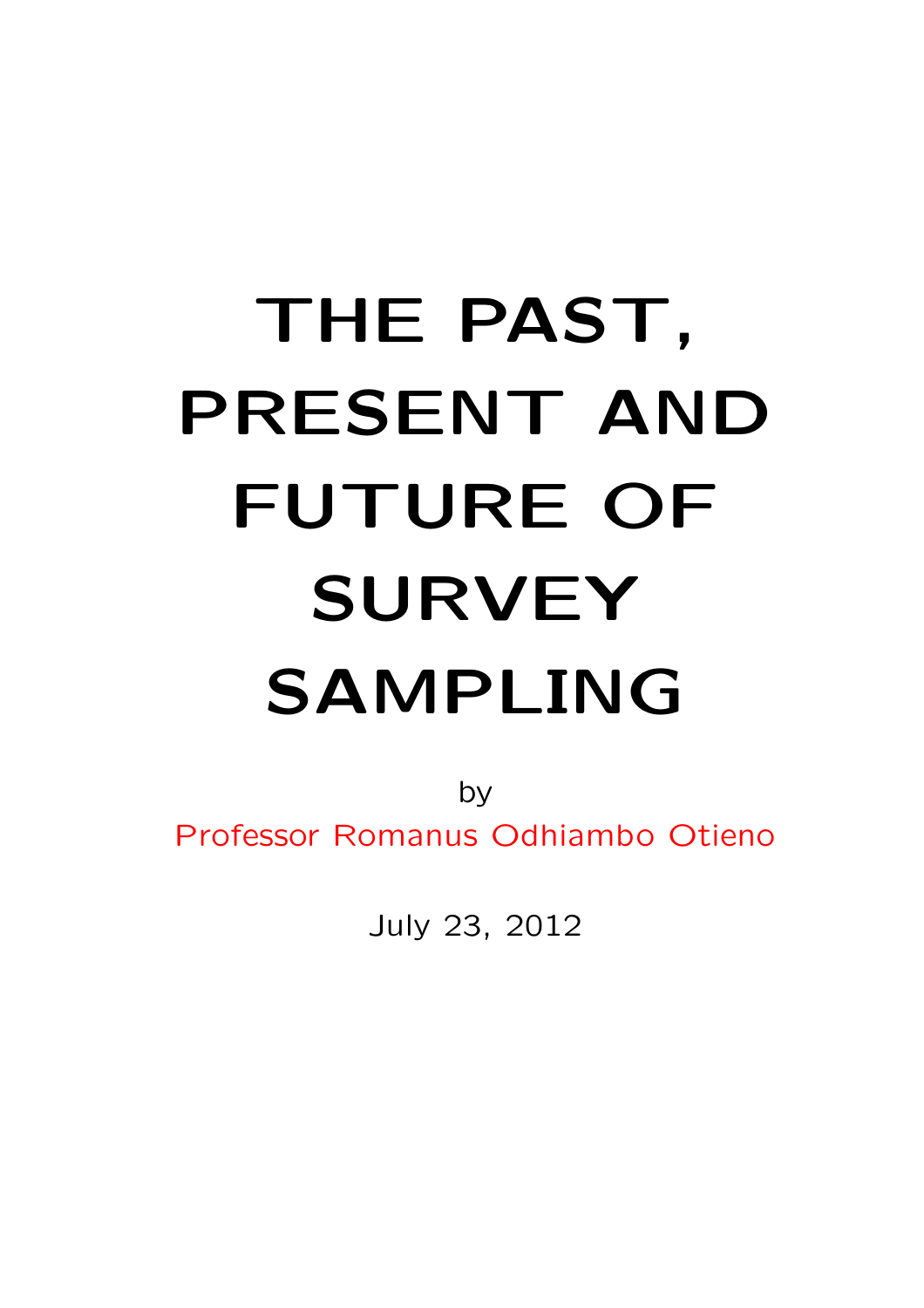#### Outline of Presentation

- Background of Survey Sampling.
- Approaches to Survey Sampling.
- Various broad areas of Survey Sampling.
- Survey Sampling to date.
- Prospects of Survey Sampling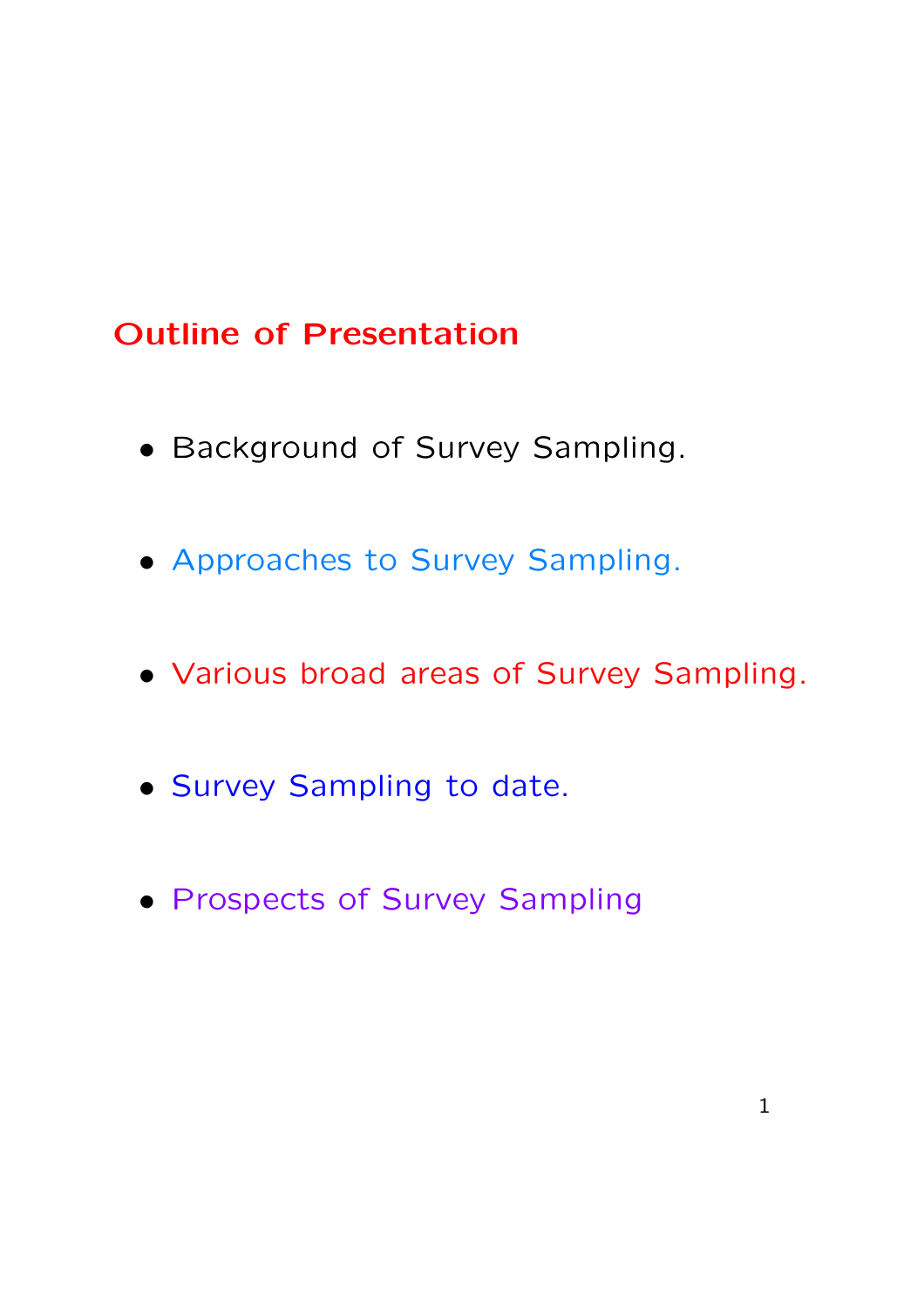# Definition of Survey Sampling.

This area of Statistics is concerned with selecting subsets of the units (samples), observing features of the sample units, then using those observations to make inferences about entire populations.

Sampling Theory is distinguished from the rest of Statistics by its focus on the actual population of which the sample is a part.

In other areas of Statistics, observations are typically represented as realizations of random variables, and the inferences refer not to any actual population of units, but to the probability law that governs the random variables.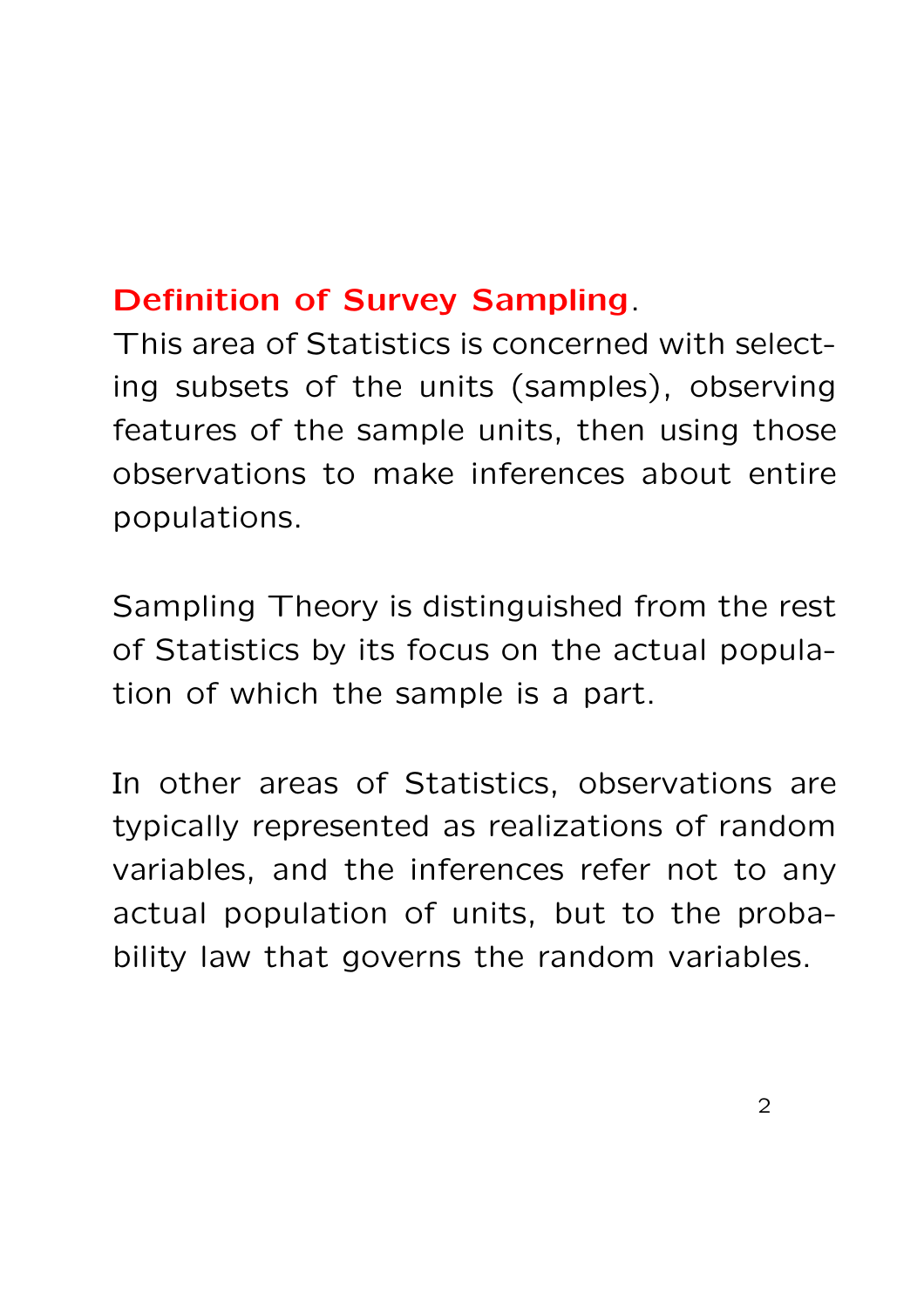## Problem of Survey Sampling

Suppose that the number of units  $N$  in the finite population is known and that with each unit, is associated a number  $y_i$ .

The general problem is to choose some of the units as a sample, observe the  $y's$  for the sample units and then use those observations to estimate the value of some function, say,

 $h(y_1, y_2, y_3, \ldots, y_N)$ 

of all the  $y^\prime s$  in the population. The function

$$
h(y_1,y_2,y_3,\ldots,y_N)
$$

can be a simple combination of the  $y^\prime s$  like their total or their mean or may even be something more complex like a quantile.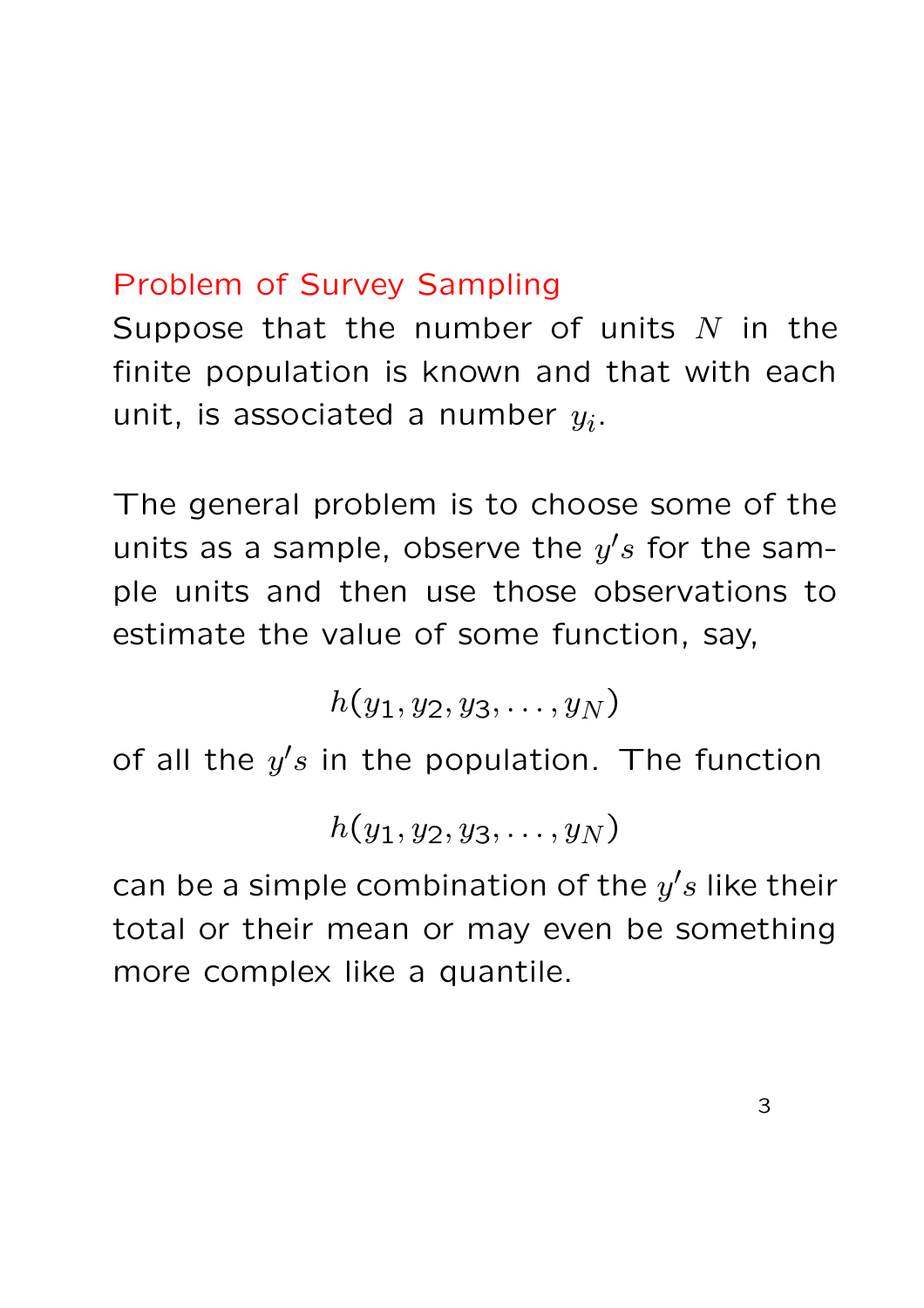To perform a prediction, we use the popularly known Prediction Approach to Survey Sampling by treating the numbers

 $y_1, y_2, y_3, \ldots, y_N$ 

as realizations of random variables

 $Y_1, Y_2, Y_3, \ldots, Y_N$ 

After the sample has been observed, estimating  $h(y_1, y_2, y_3, \ldots, y_N)$  is about predicting a function of the unobserved  $Y^{\prime}s.$ 

Usually, the relationships among the random variables are expressed in a model for their joint probability distribution, and predictions are made with reference to this model.

For example, a sample of parts coming off an assembly line could be tested to determine how many meet engineering specifications.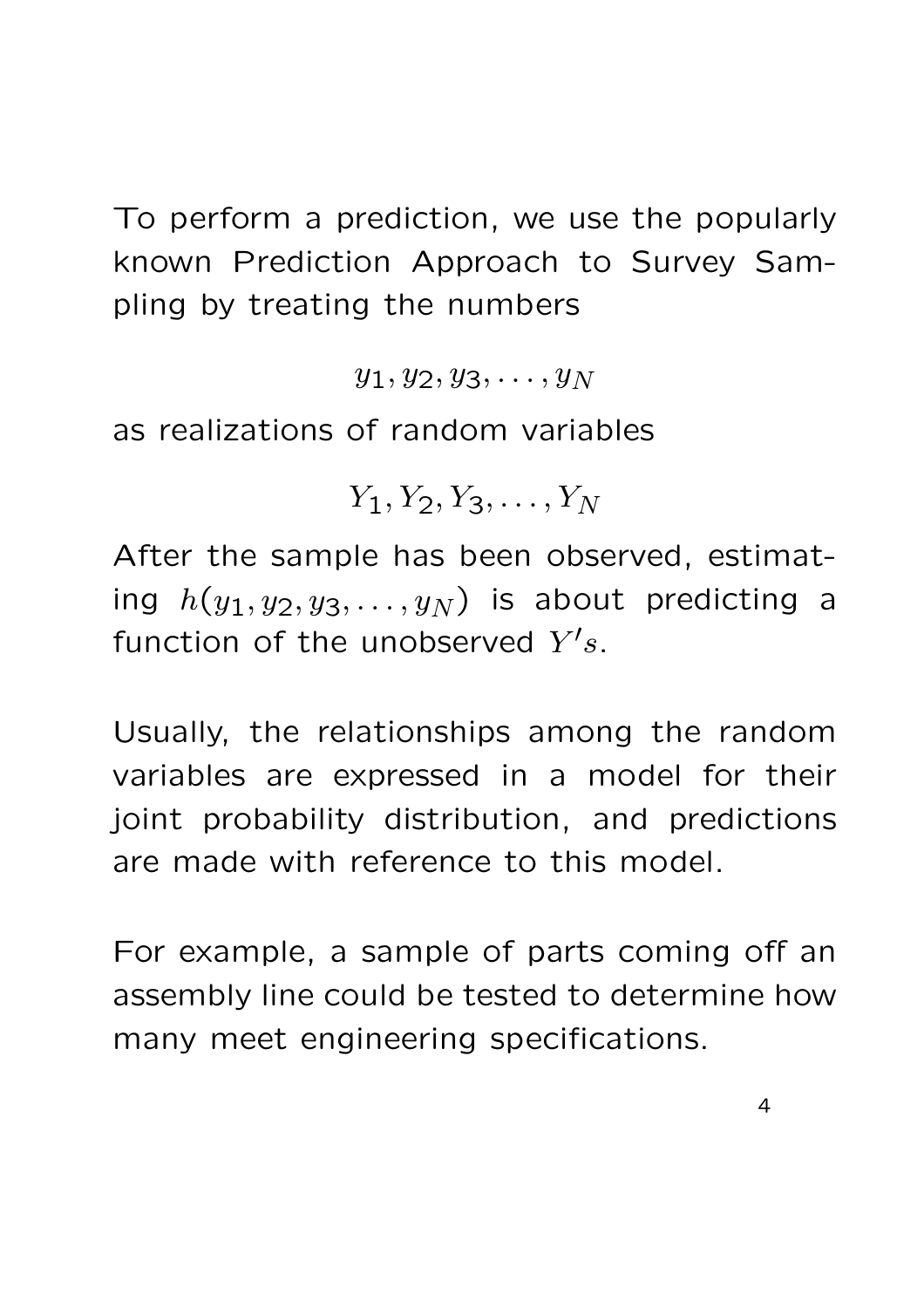# A Statistician might then represent the results probabilistically, with each part having the same unknown probability  $\theta$  of being defective, and seek to estimate  $\theta$  or test whether it is less than some acceptable level.

The problem becomes one of sampling if attention shifts from the probability  $\theta$  to the actual proportion of detectives in a day's production. An interested reader may see Anthony [\[1\]](#page-0-0), Bashtannyk and Hyndman [[3\]](#page-0-0), Beaumont and Bocci [\[4\]](#page-0-0) amongst others.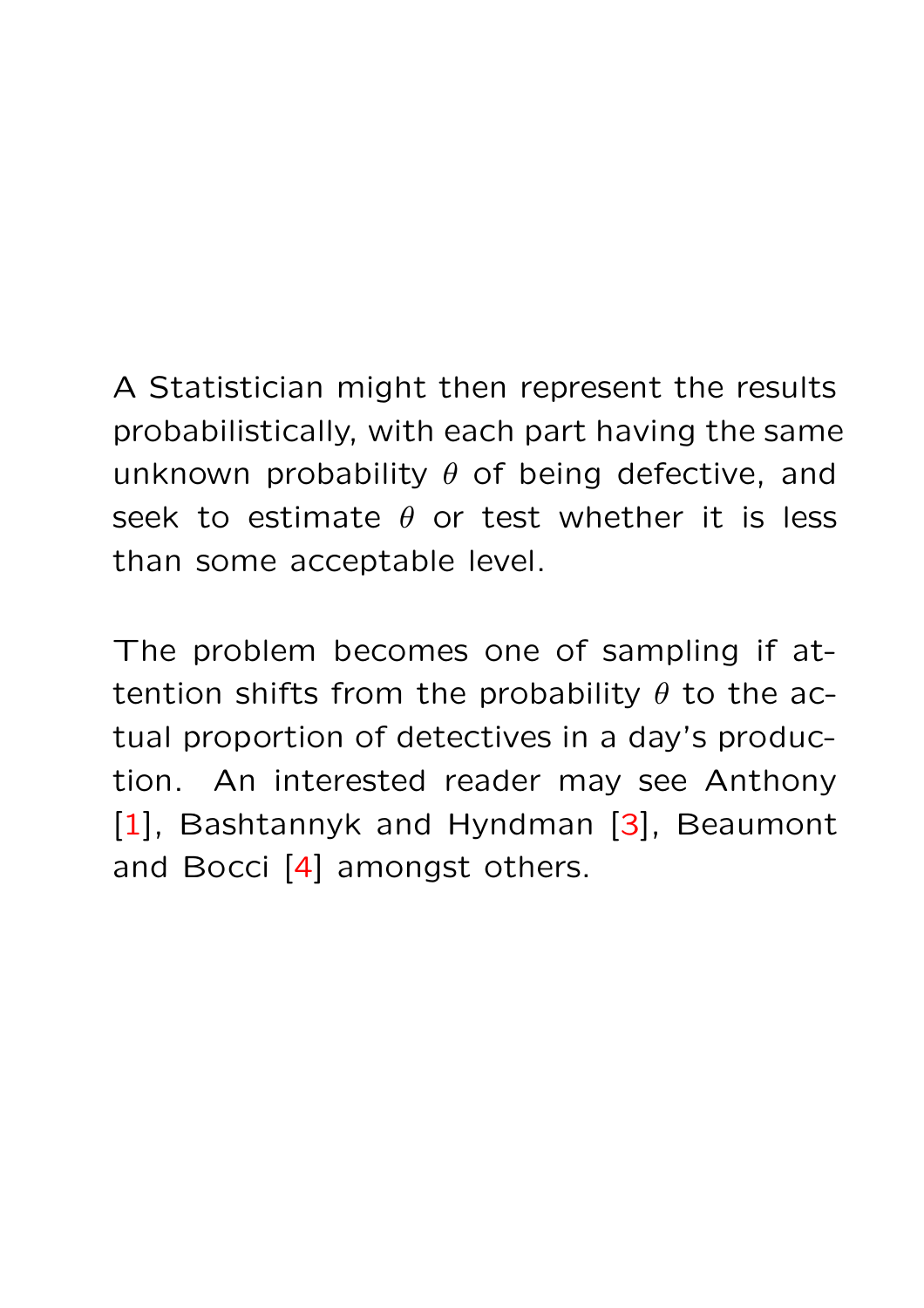#### Background of Sampling Theory

Survey Sampling as an area of Statistics has been mainly theoretical and only started to appear in the 1940s.

Detailed research started with the work of Armitage [\[2\]](#page-0-0) and thereafter, research in Survey Sampling Theory has been grouped into the research areas of Randomisation (Design Based Inference), Model Based Inference, Survey Design, Variance Estimation, General Theory, Analytical Inference, Estimating Distribution Functions, Handling Problems of Missing Data and Measurement of Errors.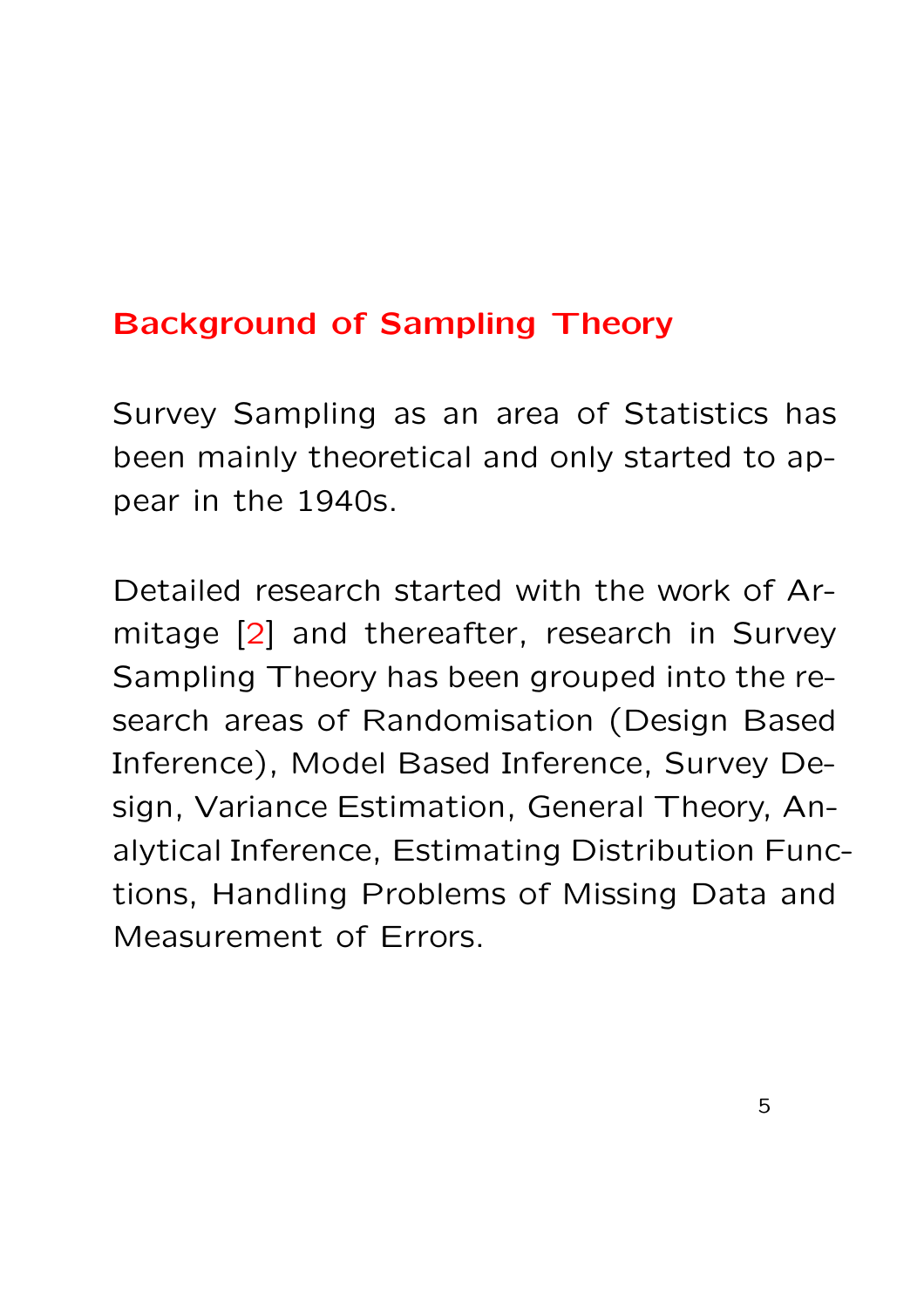#### <span id="page-7-0"></span>Finite Population Framework

In this, the idea has been to assume that there exists a population frame, say  $U$ , consisting of N identifiable units, and a sample, say  $s$ , of  $n$ identifiable units is then defined as a subset of this  $U$  according to a rule

(1) 
$$
p(s) = \left\{ \frac{1}{N_{C_n}}, \text{ for all samples of size } n \right\}
$$

See Chao [[6](#page-0-0)] and Castledine [[5\]](#page-0-0).

Generally, to use a design other than simple random sampling, one requires auxiliary information, say;

$$
X_i, i = 1, 2, 3, \ldots, N
$$

for every unit in  $U$ .

Problems of this nature embraces stratification and clustering of units, techniques analogous to to blocking and nesting in experimental designs.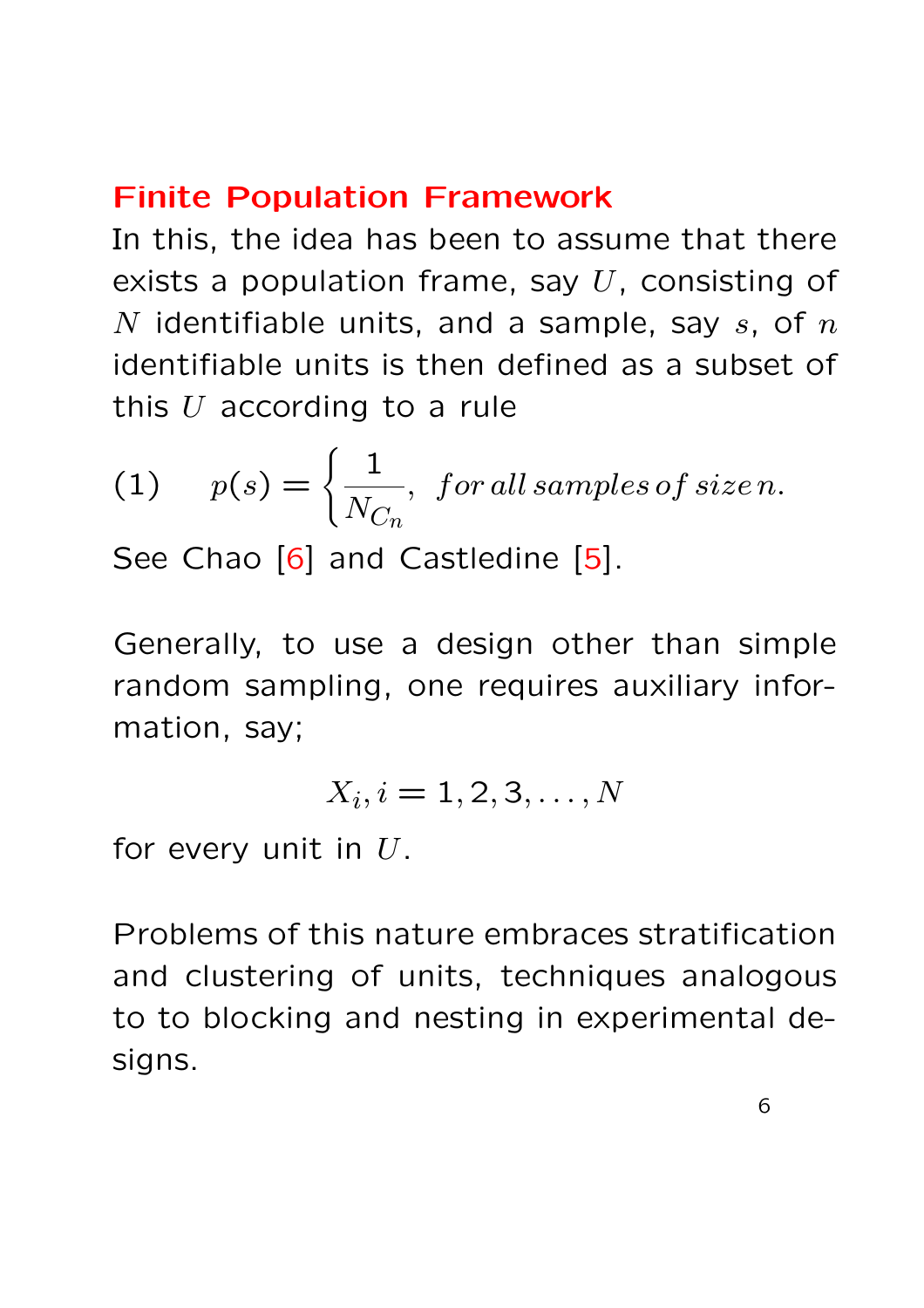# Going into further detail, it is worth mentioning that there could be, in addition to design variables, other auxiliary variables usually referred to as covariates, measured only on the sample units but for which population totals are known.

#### Remark.

Such covariates are usually employed to improve the efficiency of estimation.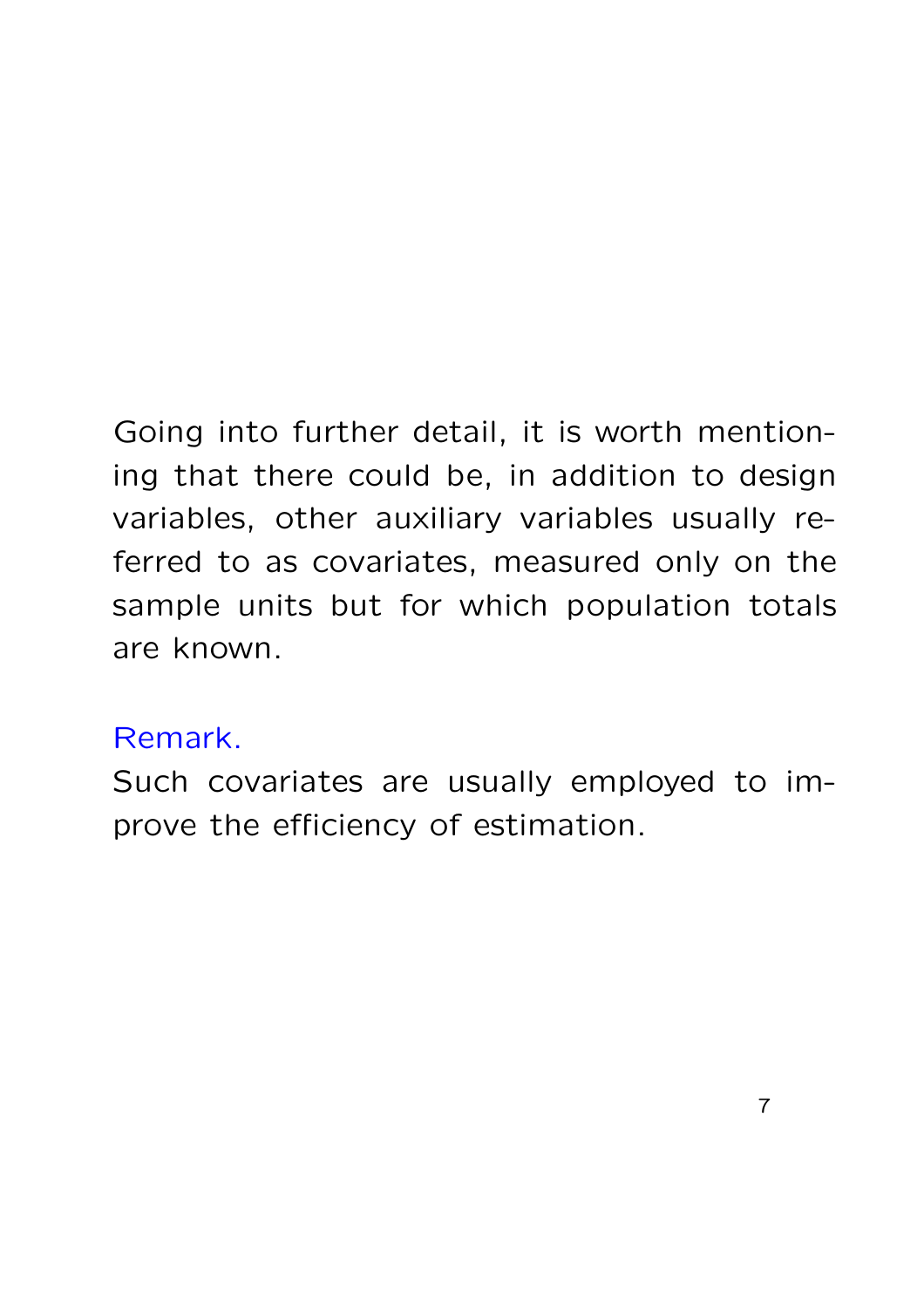## Approaches to Sample Survey Inference

#### 1. Randomisation Inference

The framework of this inference is the distribution of the results of all the possible samples that could have been drawn using the random sampling scheme defined in equation [1.](#page-7-0)

This distribution depends on the population matrix of the values of the survey variable which in general, is unknown.

Control over the selection of units raises the question of whether or not some sampling schemes are better than others.

For instance, Neyman (1934), laid down the foundations of randomisation inference and and addressed the issue of efficiency by considering optimal allocation for stratification problems.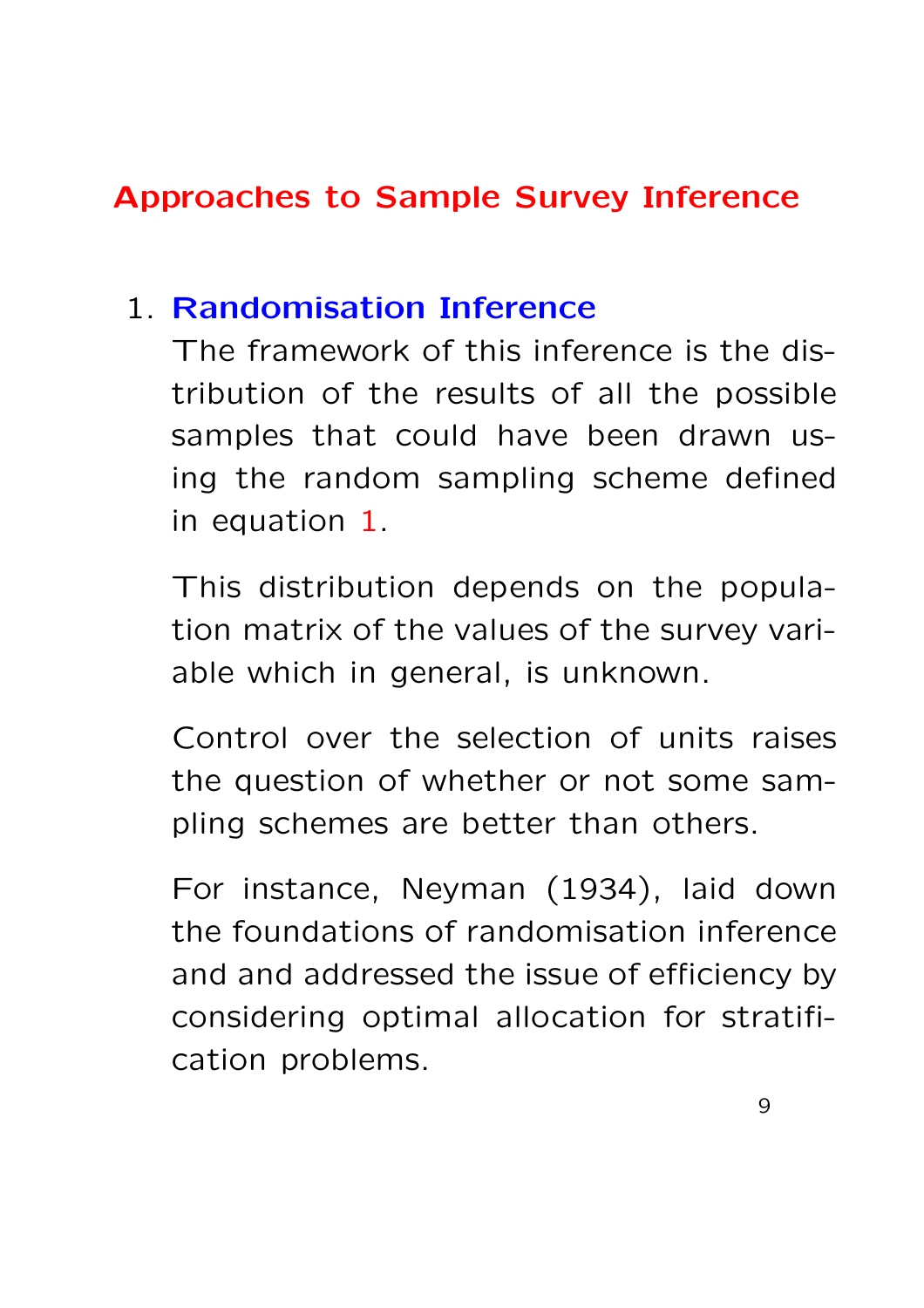In this case, it was assumed that the auxiliary information available was sufficient to group the elements into strata, and that the units within the strata were were homogeneous to the extent of allowing for simple random sampling within the strata.

The main results of Armitage [[2](#page-0-0)] were that despite the analysis of variance partition of the total sum of squares into within and between components, the introduction of finite-population corrections means that for some populations:  $V_{SRS}$  is smaller than  $V_{PROP}$  and can even be smaller than  $V_{OPT}$ .

However, the general situation is that if the stratum sizes, say  $N_h$  are large, then

 $V_{SBS} \geqslant V_{PROP} \geqslant V_{OPT}.$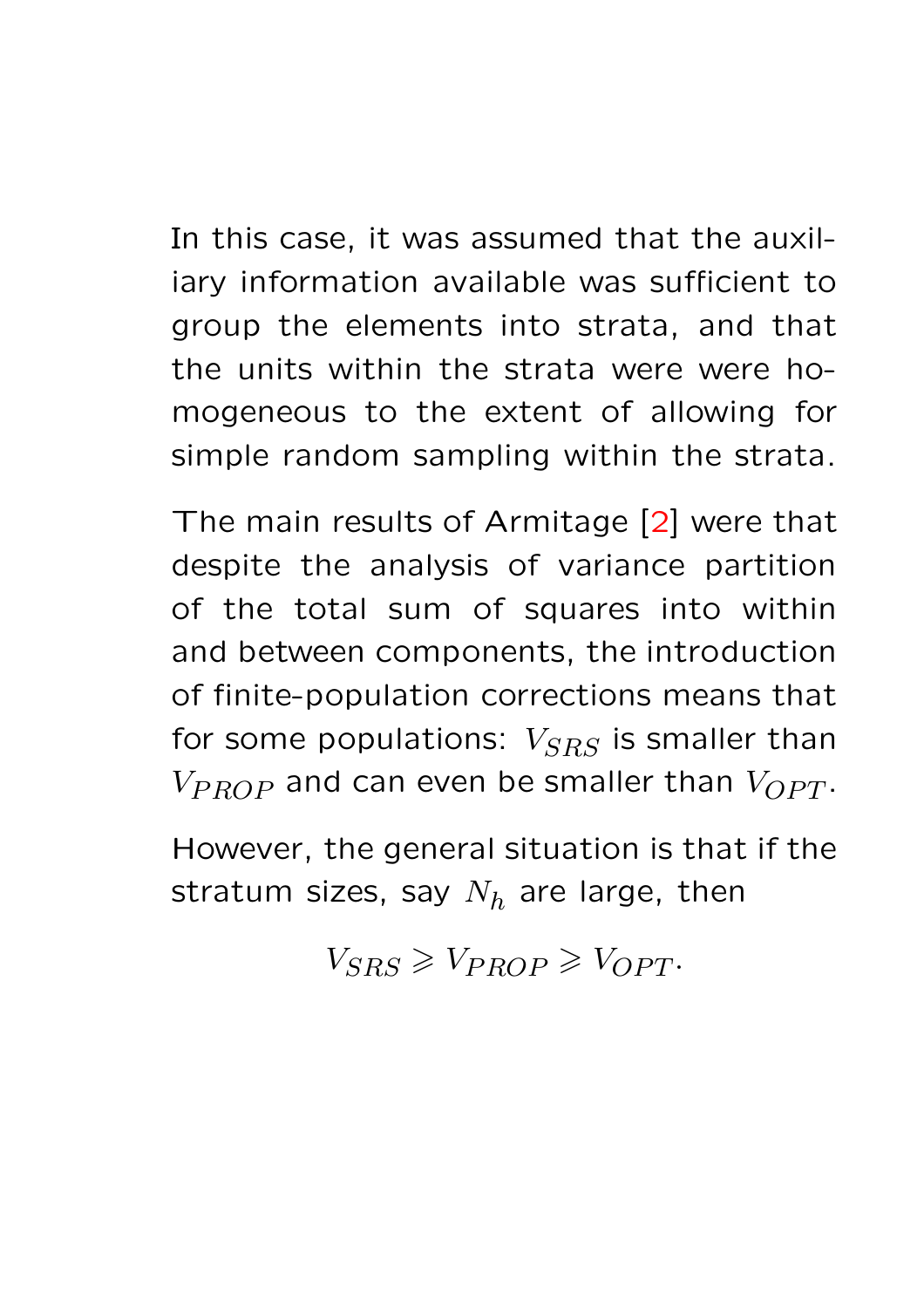#### 2. Model Based Inference

Model Based Inference is due to Royall (1970). He argued that models can be used to make descriptive inferences on finite populations.

To do this, the population total,  $T$ , is written as

$$
(2) \t\t T = \sum_{s} y_i + \sum_{s^c} y_i
$$

The idea is to use models to predict the unobserved values  $y_i, i \notin s$  which is represented by the second part in equation 2, i.e.  $\sum_{s} cy_i$ .

It has been shown that Model Based inferences can be much more efficient than the  $p - based$  inferences. The argument for conditioning inference on the sample labels challenges the very basis of randomisation inference. For further readings on the works of Royall, see Royall and Eberhardt [\[9\]](#page-0-0) and Royall and Cumberland [[8](#page-0-0)].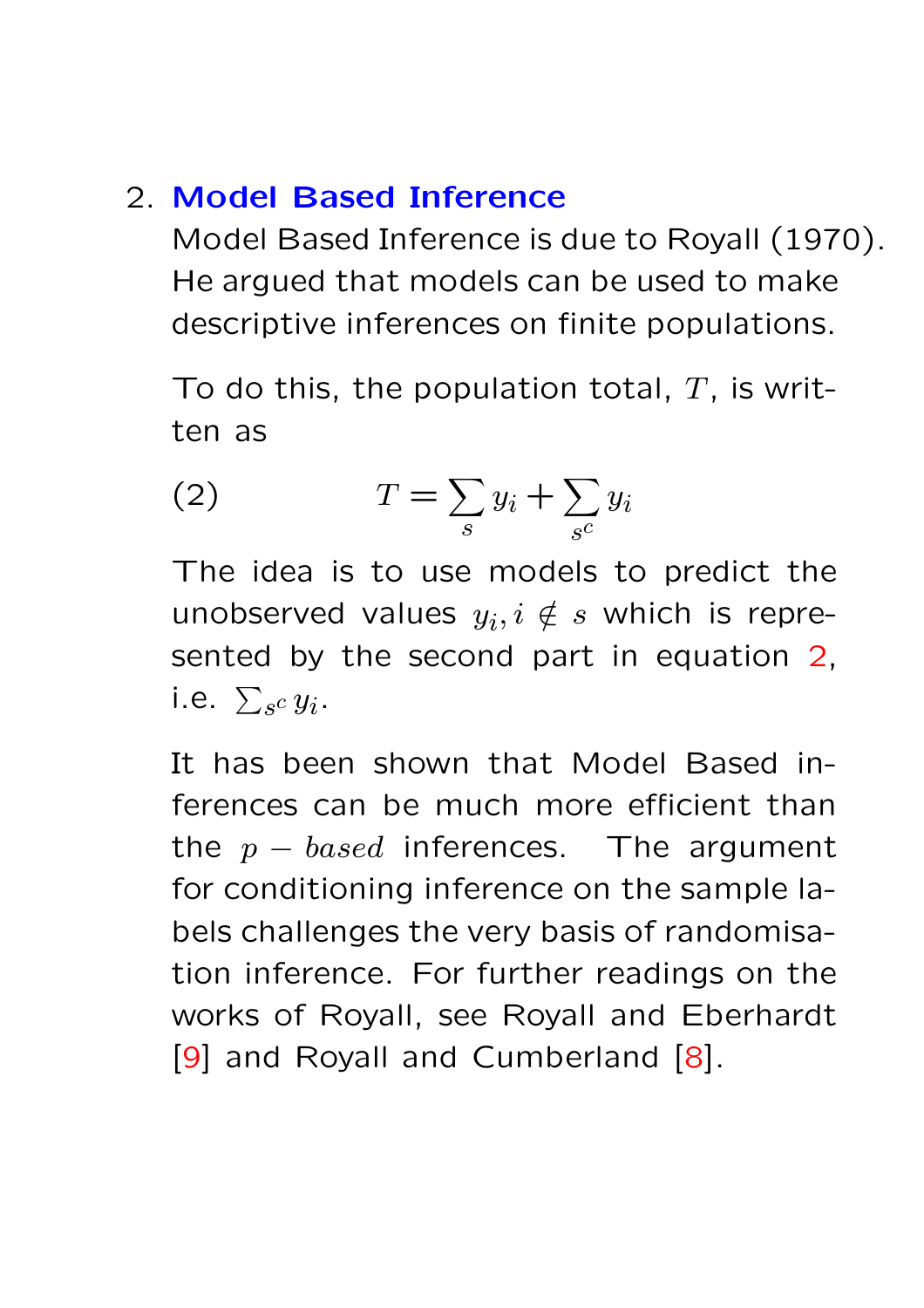#### 3. Model Assisted Inference

To reconcile the  $p-based$  and Model Based approaches, a generalised regression estimator

(3)

$$
\hat{T}_{GREG} = \sum_{s} y_j / \pi_j + (\sum_{u} x_j - \sum_{s} x_j / \pi_j) \hat{\beta}^T
$$

where  $\widehat{\beta}^T$  represents a row vector of estimated regression coefficients.

If one writes

$$
(4) \t\t e_{sj} = y_j - x_j \hat{\beta}^T
$$

then the estimator defined in equation 3 can be written as

(5) 
$$
\widehat{T}_{GREG} = \sum_{U} x_j \widehat{\beta}^T + \sum_{s} e_{sj} / \pi_j.
$$

Equation 5 is now a regression predictor plus and estimator of the total for the regression residuals. The estimator in equation 5 has been proved to have good properties in both the model based and  $p-based$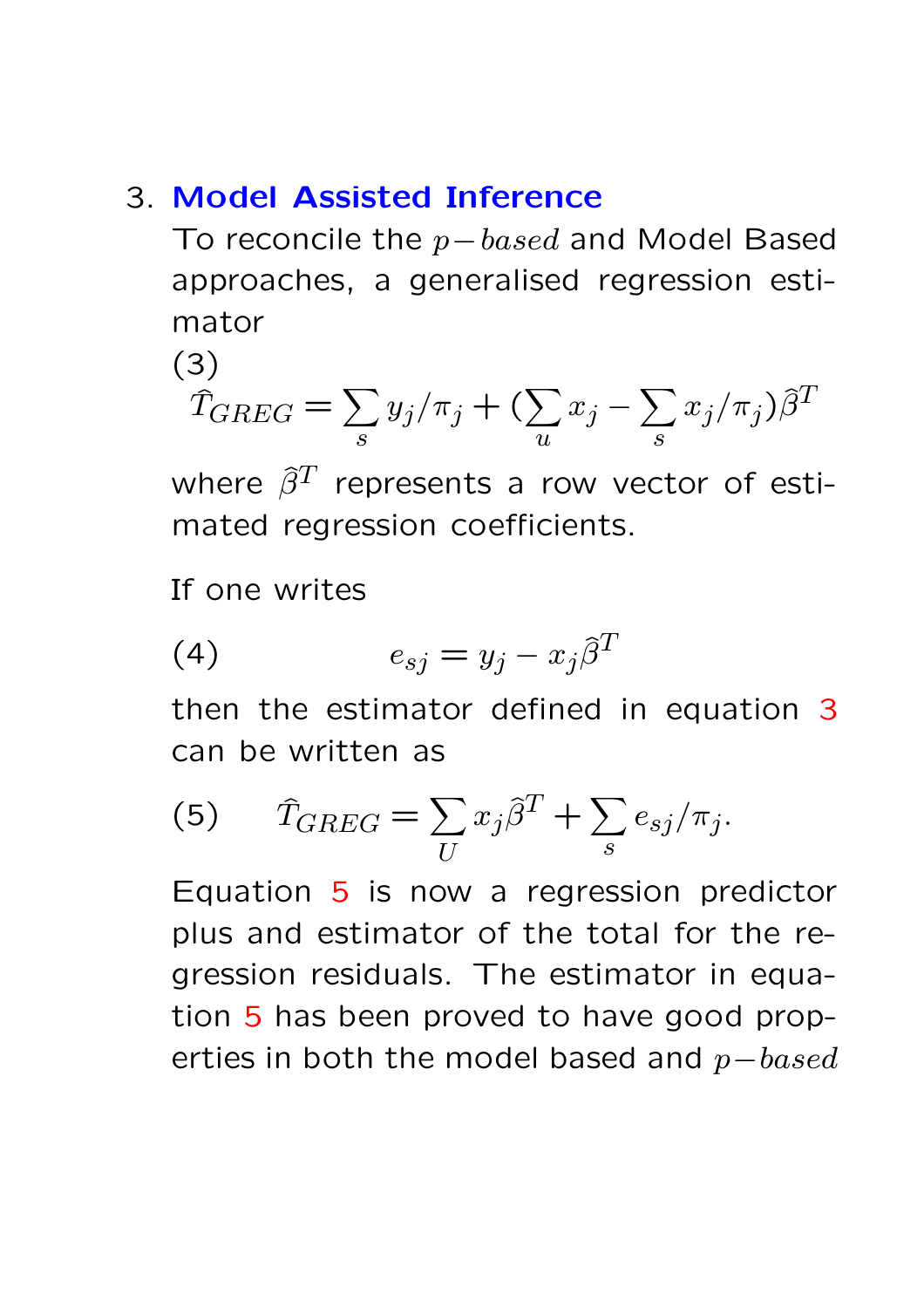approaches. This particular estimator can also be calibrated on the covariates.

In fact, presently, there is a choice between two classes of of variance for measuring the precision of estimation, the Randomisation Variance and the Model Based Variance.

### 4. Design Assisted/Randomisation Assisted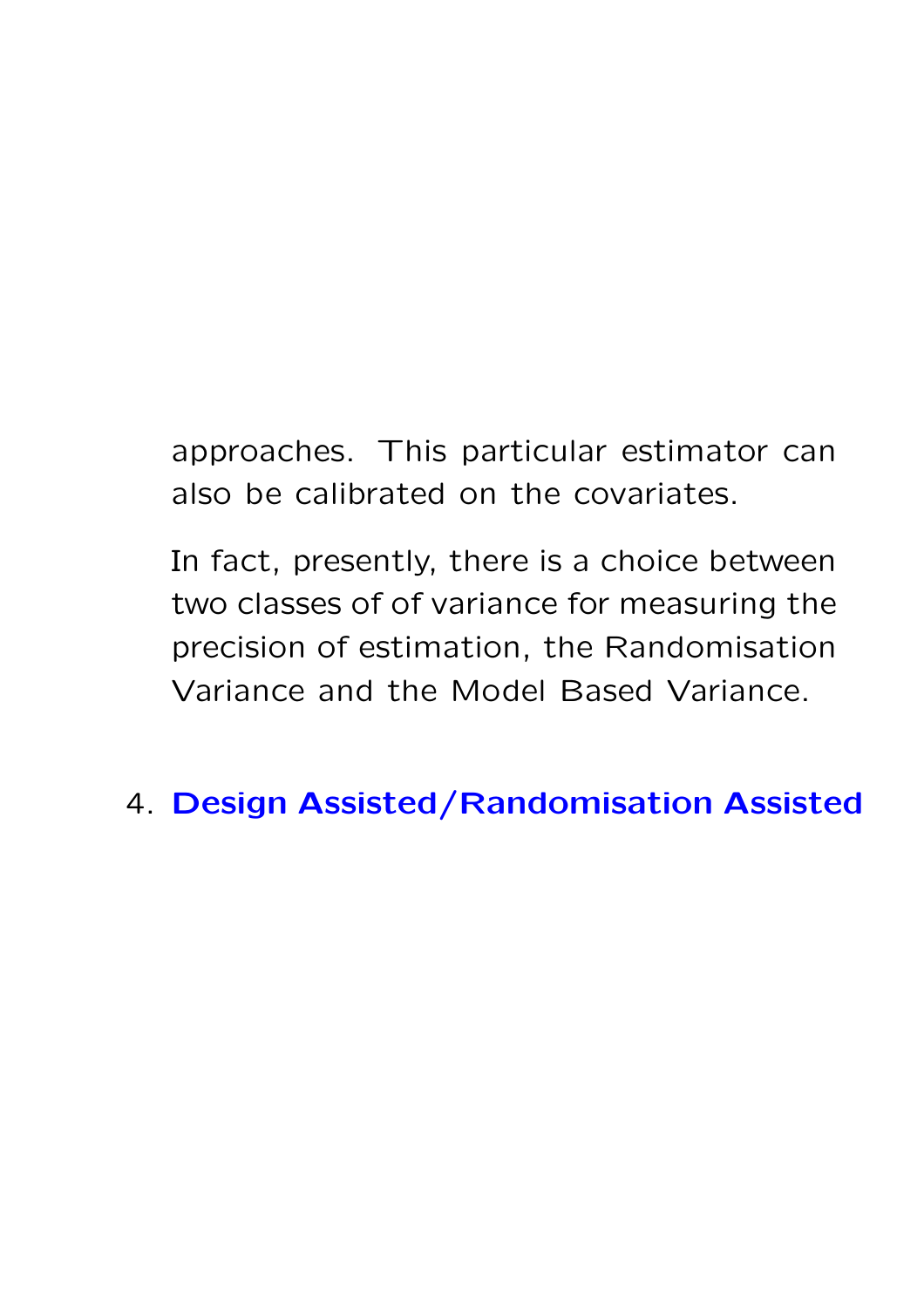# Sampling Theory to date

Sample Surveys are generated by several different processes. The finite population values may be generated by a model, which is always unknown, the sample is selected by some sampling mechanism, which in general is as defined in equation  $1$ , which may be known, partially known or unknown.

The respondents are generated by another sampling process which is unknown and the measurements may be subject to measurement errors, also of unknown form.

The problem for the Statistician is usually to model this entire process and to make inferences that take into account all the sources of uncertainty, including those of the selection of models. Most significant results have been in the areas of Design of the variable probability, that is  $\pi ps$  sampling schemes.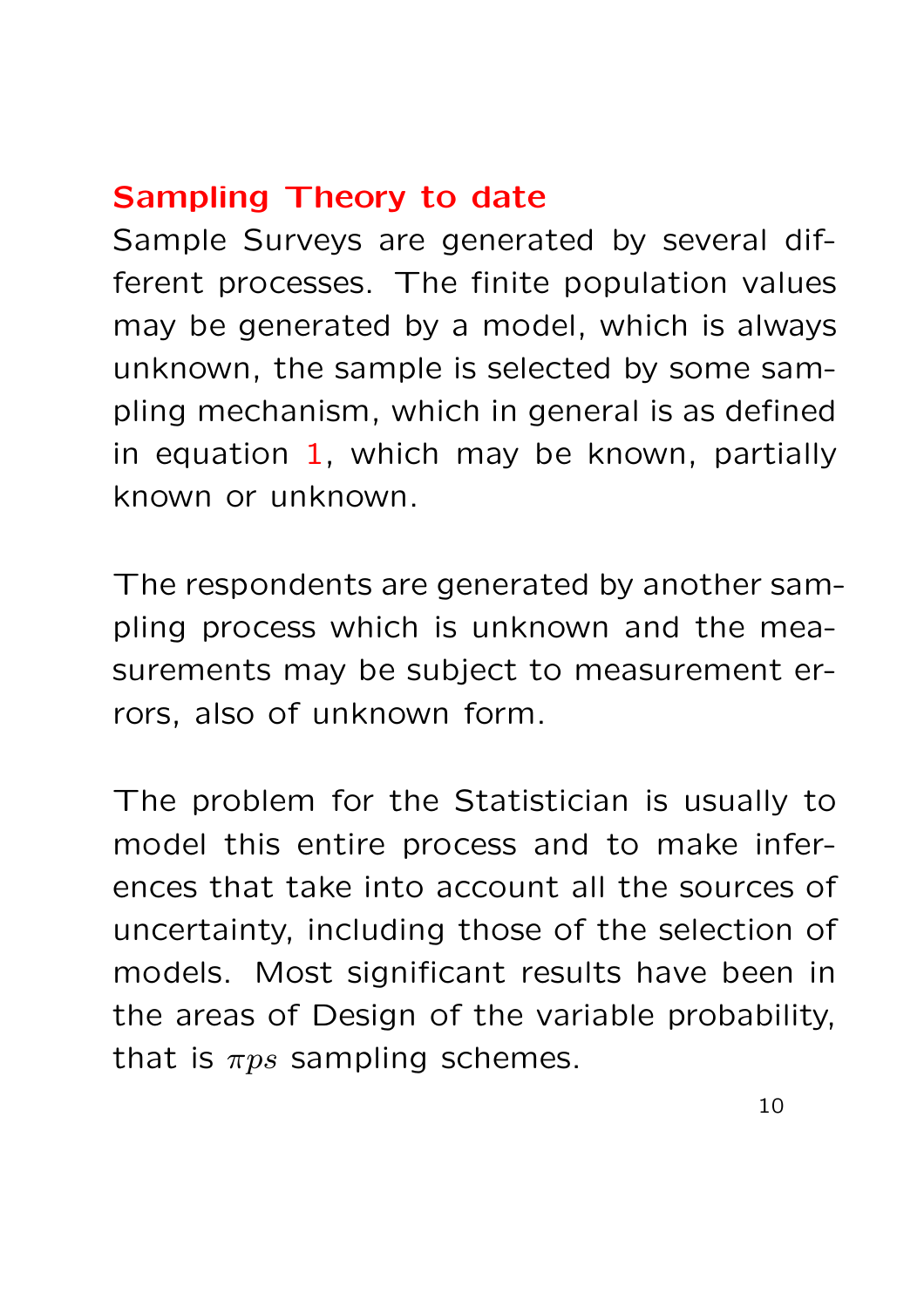In the related problem of variance estimation, Quenouille's Jackknife has been quite influential.

Designs for balanced repeated replications variance estimators have also featured strongly and have linked work in surveys to related work in experimental design.

A similar link has been created in the area of optimal survey design. Model Based inference when employed as an alternative to the Randomisation approach to sampling, has and still places sample surveys inference within mainstream statistical inference.

The implications however, of the use of models for both design and analysis have challenged the basis of Randomisation Theory.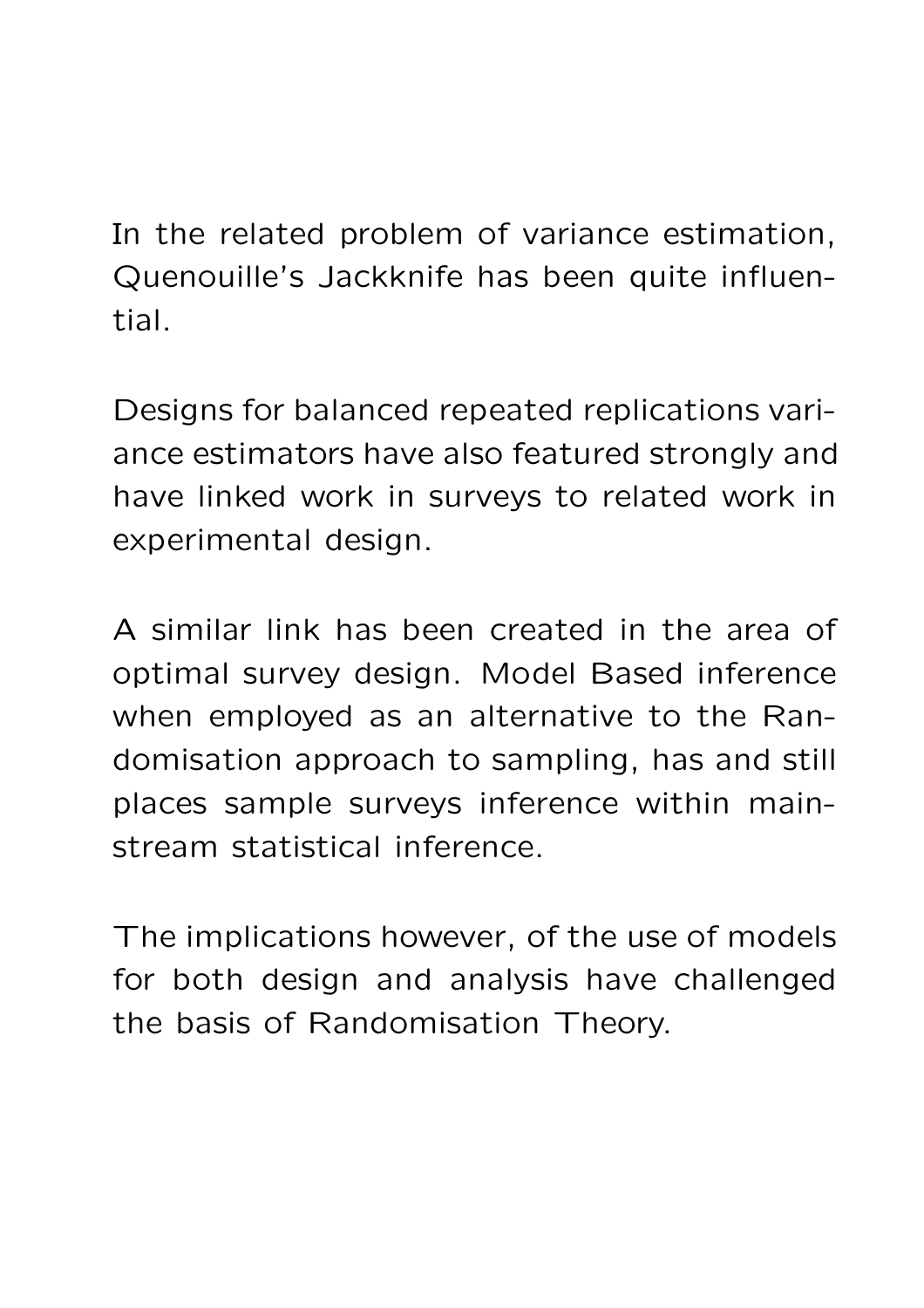Purposive Designs have generally not seen a lot of success. The desire for procedures to be robust against model misspecifications supports the case for random designs and nonparametric estimators, and in this area, even empirical likelihood methods have emerged. In Analytic Inference from complex survey data, the key issue has been the role of selection, and hence of sample design.

It has been established that analyses based on simple random sampling assumptions, which ignore population structure such as clusters strata which are reflected in sample design, will usually be wrong.

Variances will be incorrect and tests and confidence intervals will be invalid.

Stratification on the dependent variable, as in response selective sampling, will almost always lead to estimation bias as well as to incorrect variances.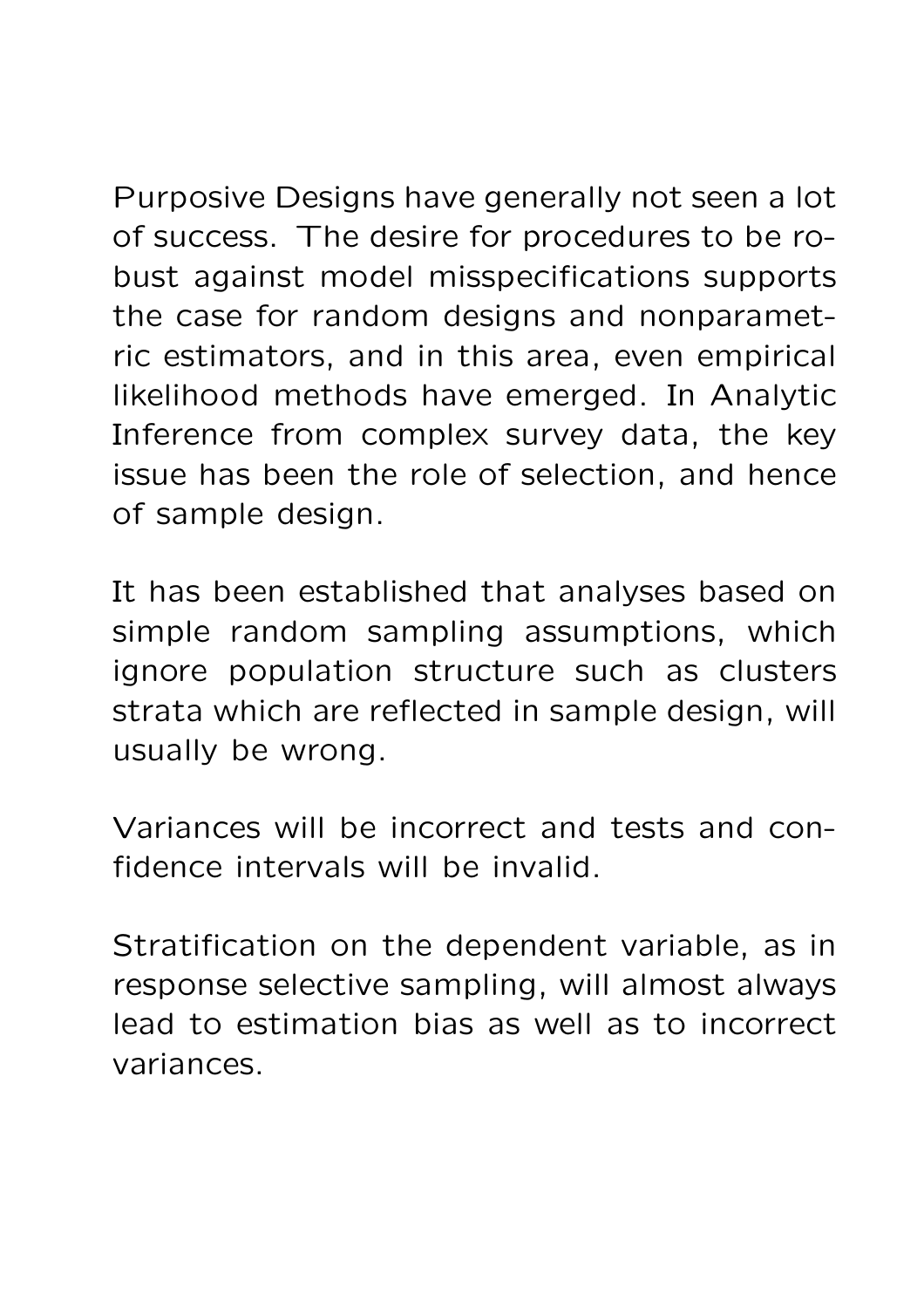On missing values and their estimation, surveys are subject to nonresponse and this is an additional uncontrolled selection mechanism which is unlikely to be ignorable.

Imputation offers a possible solution. The conditions under which selection mechanisms of all types can be ignored for different forms of inference have also been clarified.

Techniques for estimation of distribution functions have also been advanced.

The work that has so far been done on analytic inference from complex data has placed sample survey theory within the area of mainstream statistical analysis, and this integration is likely to continue into the future.

Surveyors will adopt model based procedures, such as those now being employed for estimation for small areas of sub populations, while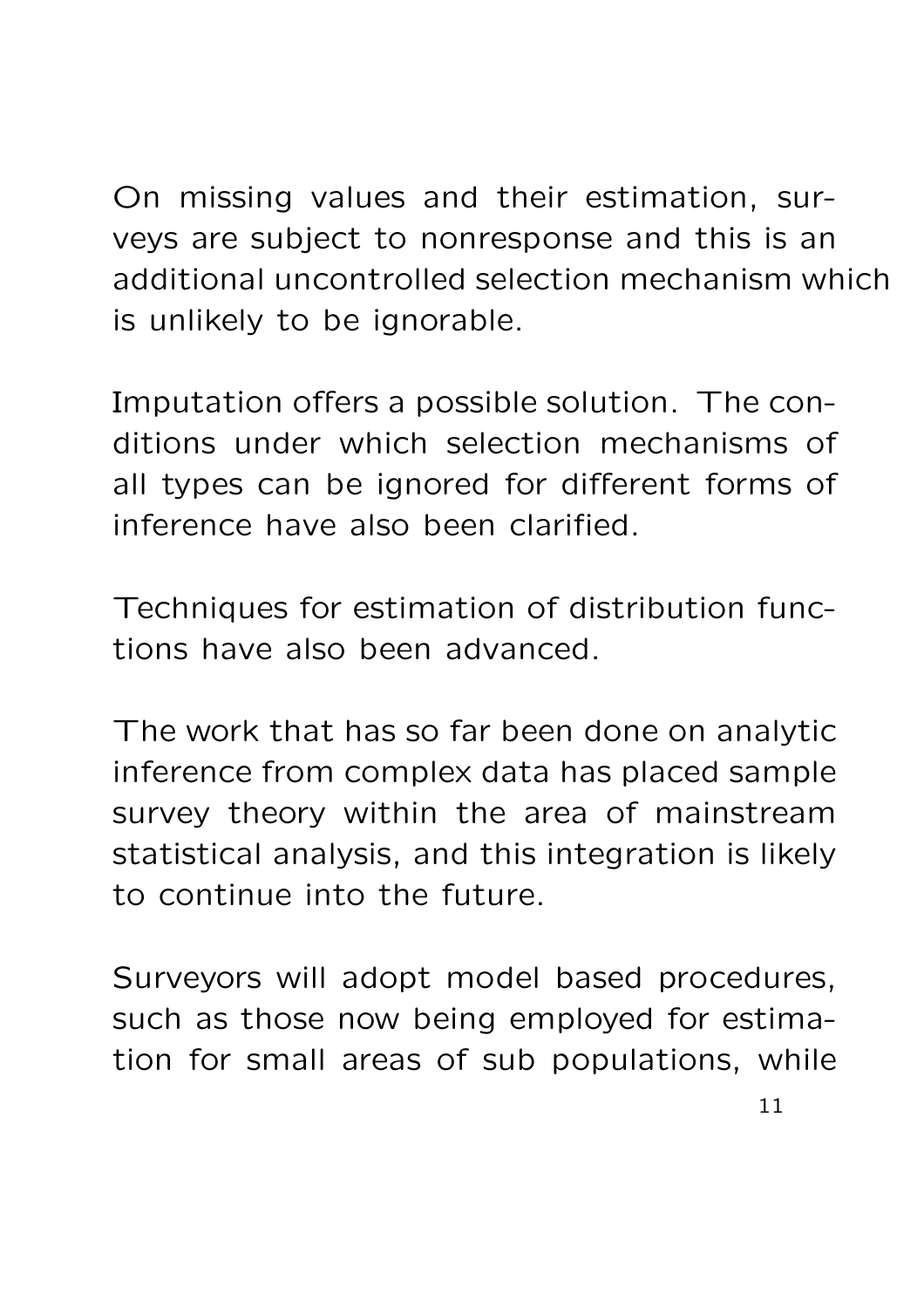mainstream statisticians will take into account selection mechanisms when analysing observational studies.

Random designs will remain the preferred designs for most surveyors but conventional randomisation inference will be restricted to the estimation of finite population parameters from large-scale descriptive surveys. Notably, not much has been done regarding sampling in biological and environmental sciences.

The theory of capture-recapture methods is an exception, but this is not really a sample survey problem since the sampling cannot be controlled.

Particularly, Karl Pearson's aim of making the evolutionist a registrar-general for all forms of life, has not been achieved.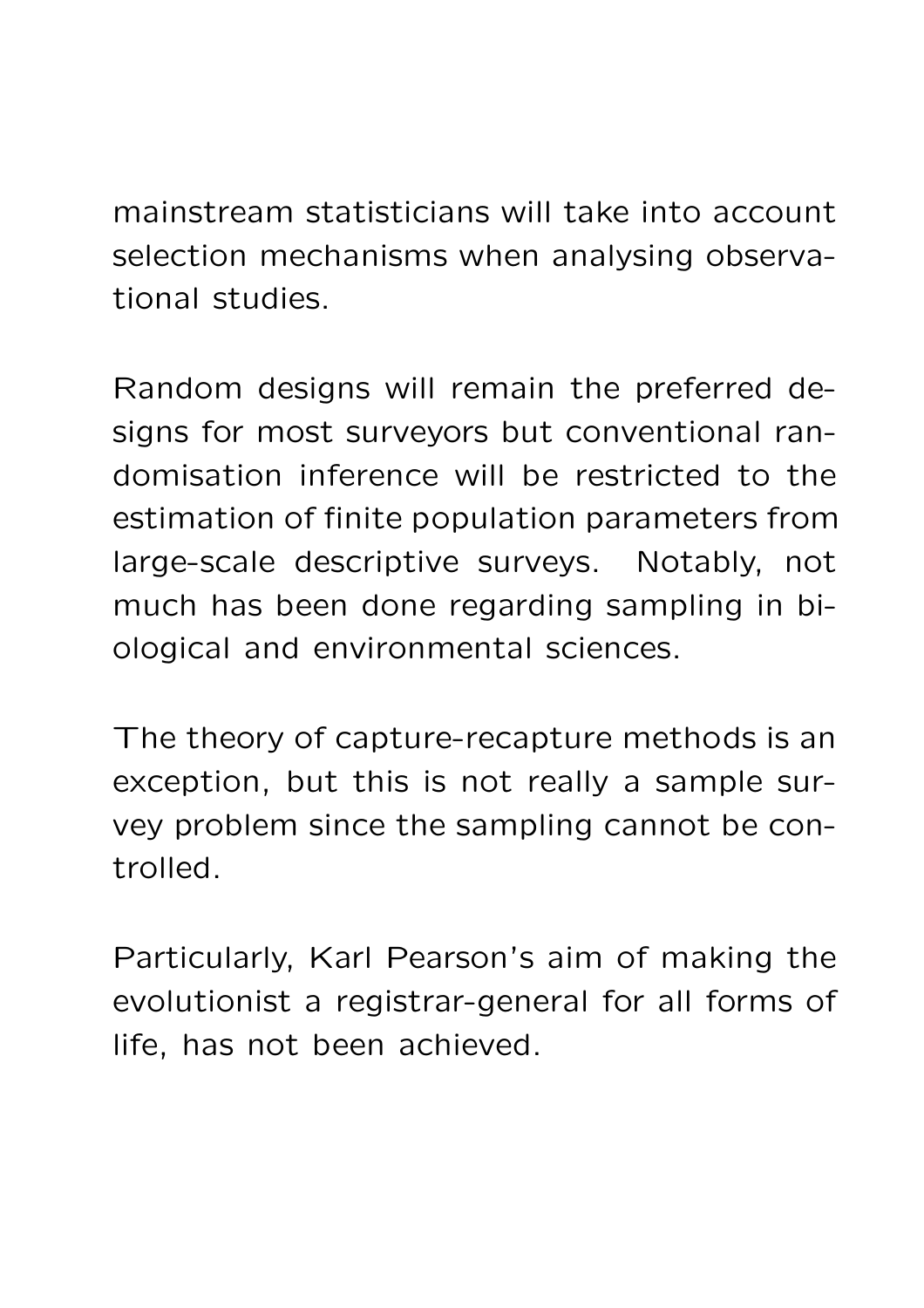# Current Debate Regarding Inference in Survey Sampling

If there exists choices for inference, that is prediction theory, probability sampling or even a hybrid of the two, a sample surveyor may have to make a decision on which one to use.

There is no doubt of the mathematical validity of either of the two approaches.

The Prediction Model has in most instances been referred to as a working model to emphasize that it is tentatively appropriate to be used.

Control and knowledge of probability sampling is complete (at least in principle) and therefore it is easy to see the appeal of basing inferences on it independent of prediction models.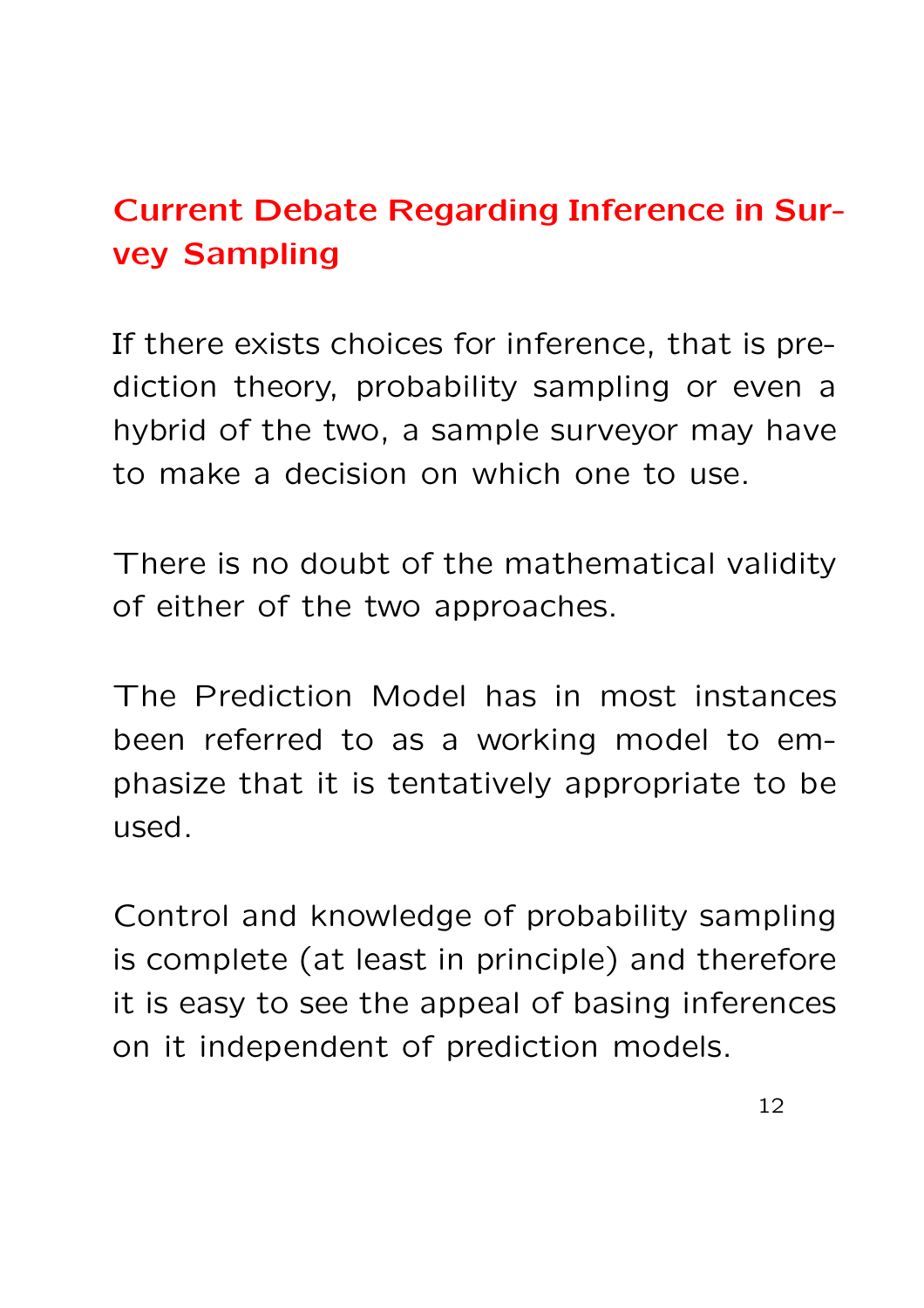The inevitable fallibility of our models has been an important theme of the theory of prediction based sampling.

There are however, a lot of fundamental issues underlying the background of the model based versus design based controversy.

For review articles that compare the theories, see Hansen et al. [[7](#page-0-0)], Royall and Cumberland  $[8]$ , Smith  $[10]$  $[10]$ , Smith  $[11]$  $[11]$ , and Smith  $[12]$  $[12]$ .

A basic idea governing a great deal of statistical inference if the Conditionality Principle, in which we condition on observed random variables whose probability distribution is known and thus, not dependent on parameters about which we must make inferences.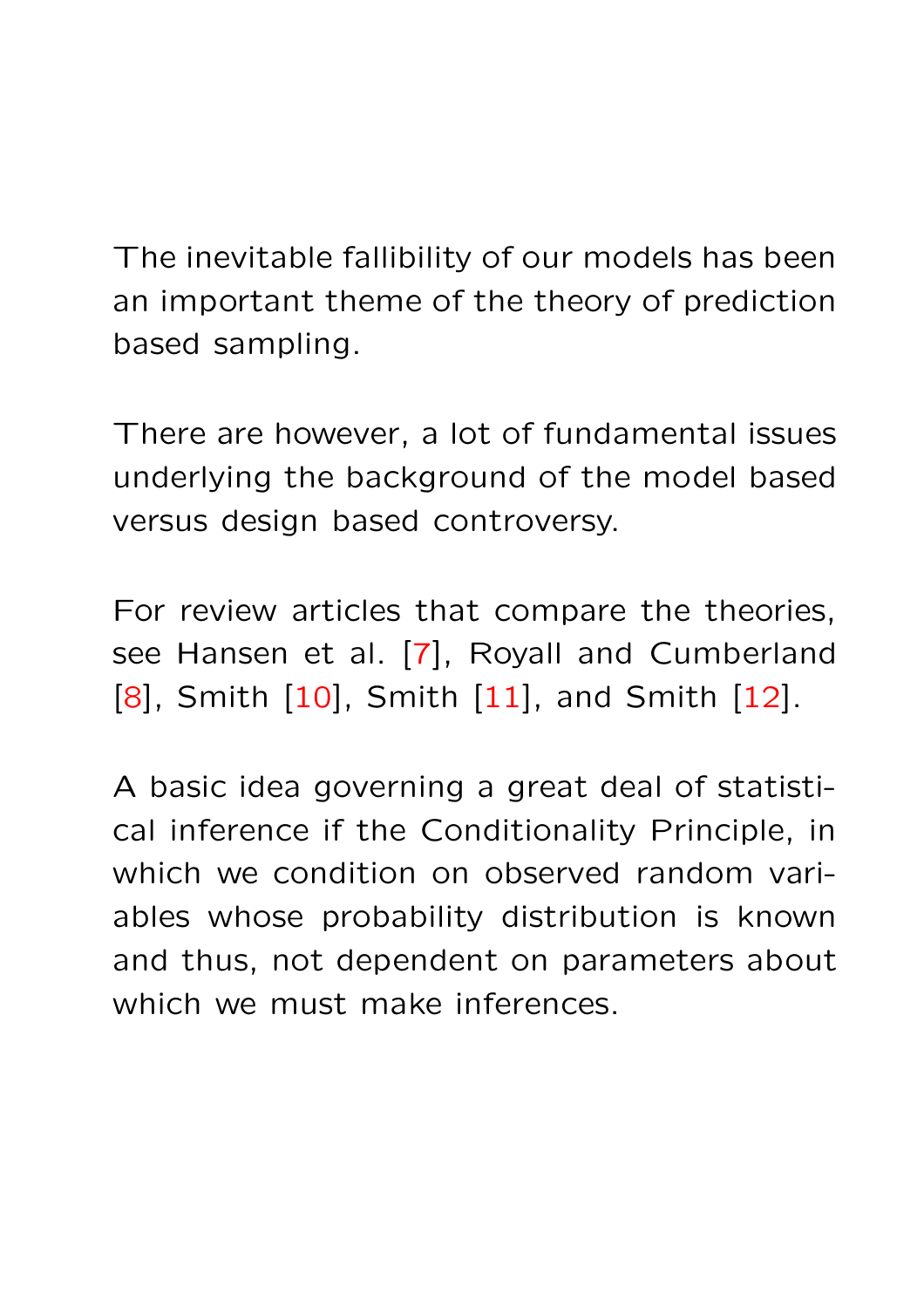The unconditional variance estimator is probabilistically correct but inferentially wrong.

It is inferentially wrong as a tool for helping to interpret and communicate the uncertainty in our estimate of the population mean.

The conditionality principle says that inference should be made conditionally on the observed sample, and not averaged over all samples that might have been selected, as the probability sampling approach does.

The Randomisation Principle says that random sampling is the sine quo non of finite population inference.

If we choose to reject that principle, then the begging question is why we use random sampling.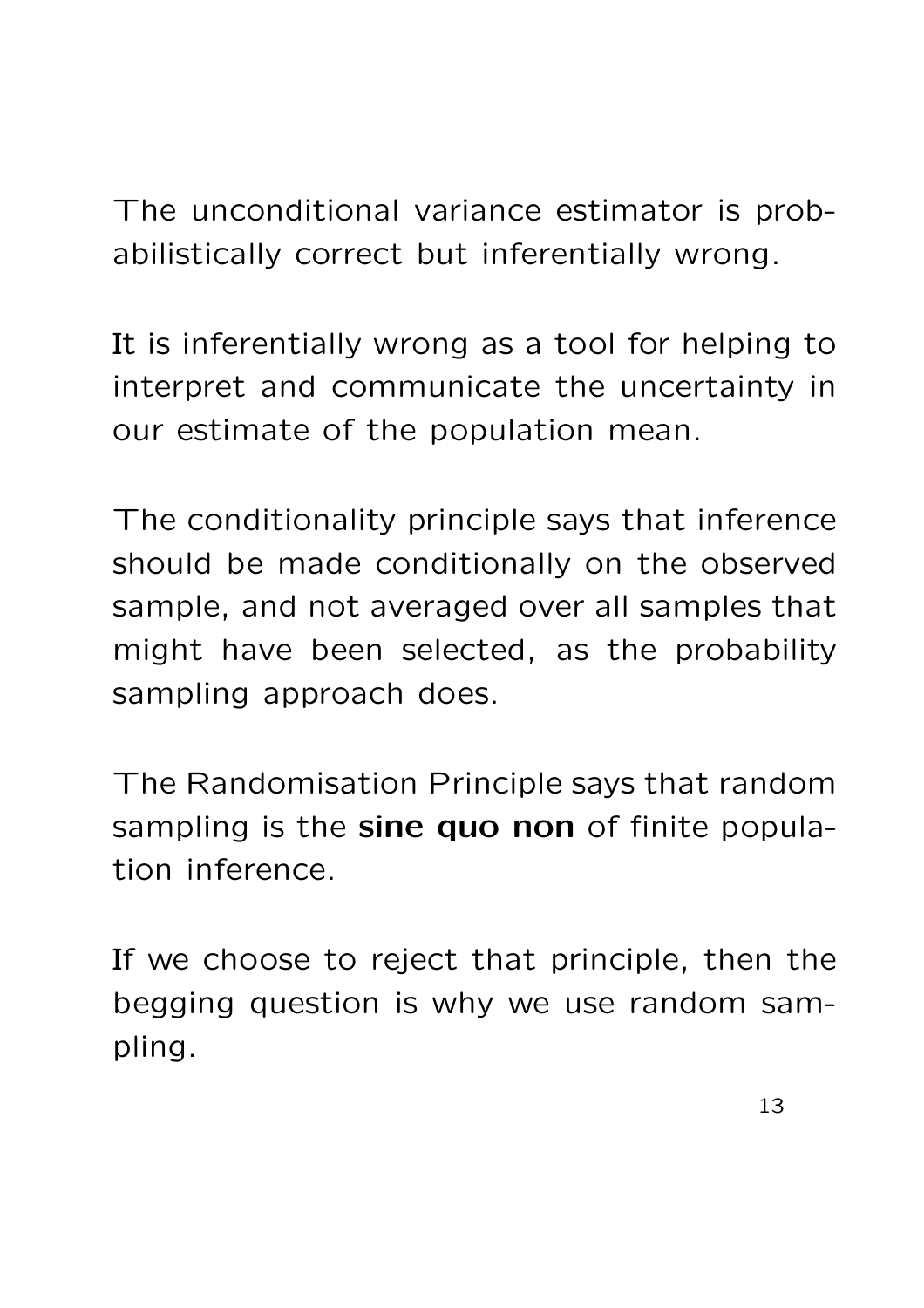As is expected, there are several arguments for the use of randomisation, some are correct whereas some are not.

One extreme is that Artificial Randomisation provides the only basis for rigorous probabilistic inference and that in the absence of randomisation, valid probabilistic inferences are impossible.

However, it has been shown that the probability distribution determined by artificial randomisation is not appropriate even when it is available.

Therefore, to claim that, in general, probabilistic inferences are not valid when the randomisation distribution is not available is simply wrong.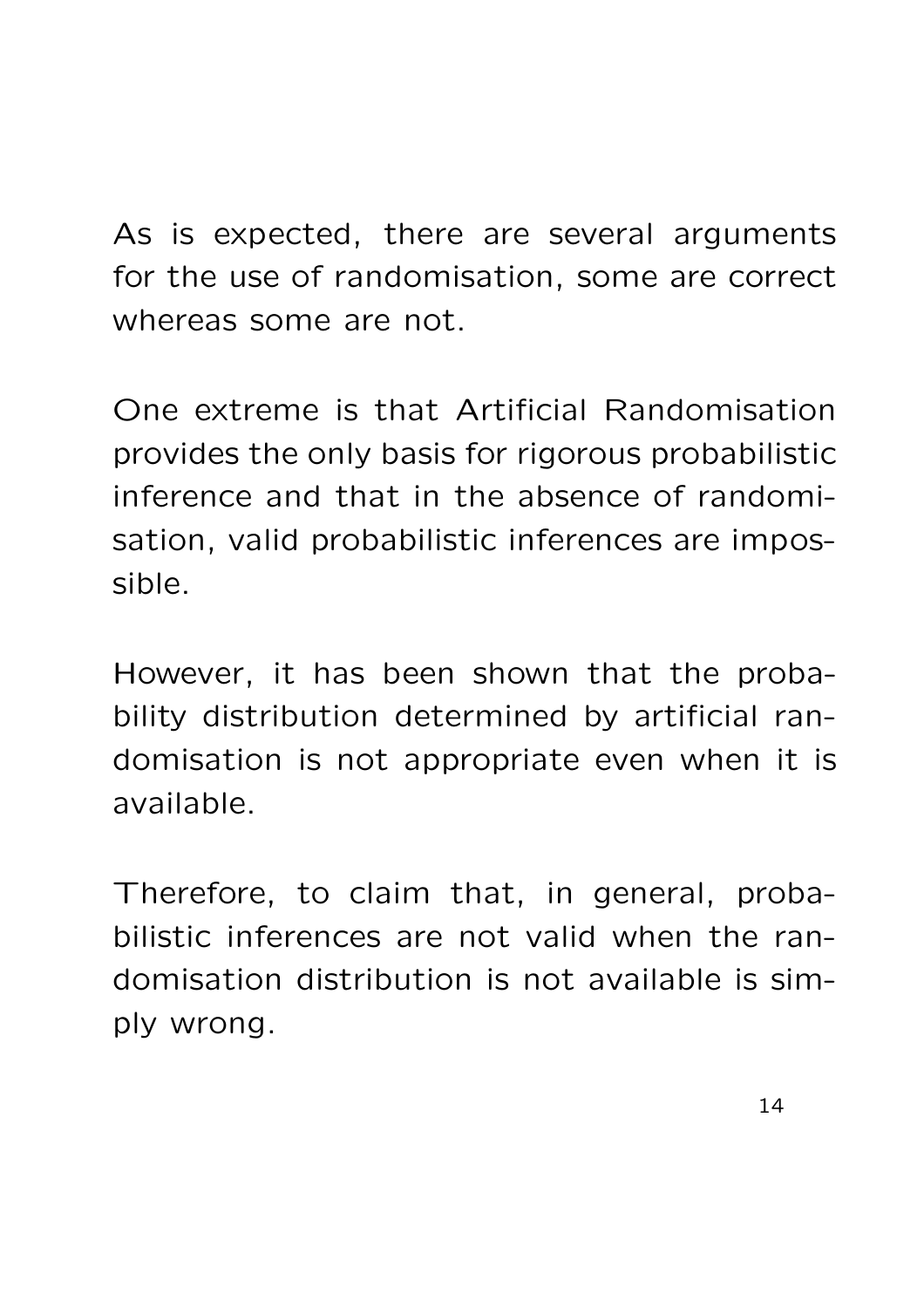# RESEARCH PROSPECTS

#### Estimation in the presence of outliers

For a particular target population, let a working model hold for most of the population but a small percentage of units be contaminated by following a model whose mean or variance is far removed from that of the core model. Such units are known as outliers.

Variance estimation for the outlier resistant estimators of totals is an open area for research. Some researchers have done some work, for instance Lee (1991) discussed the method-ofmoments types of estimators of the asymptotic variance and gave some limited empirical results.

Resampling has also been used as a possible way of addressing outliers.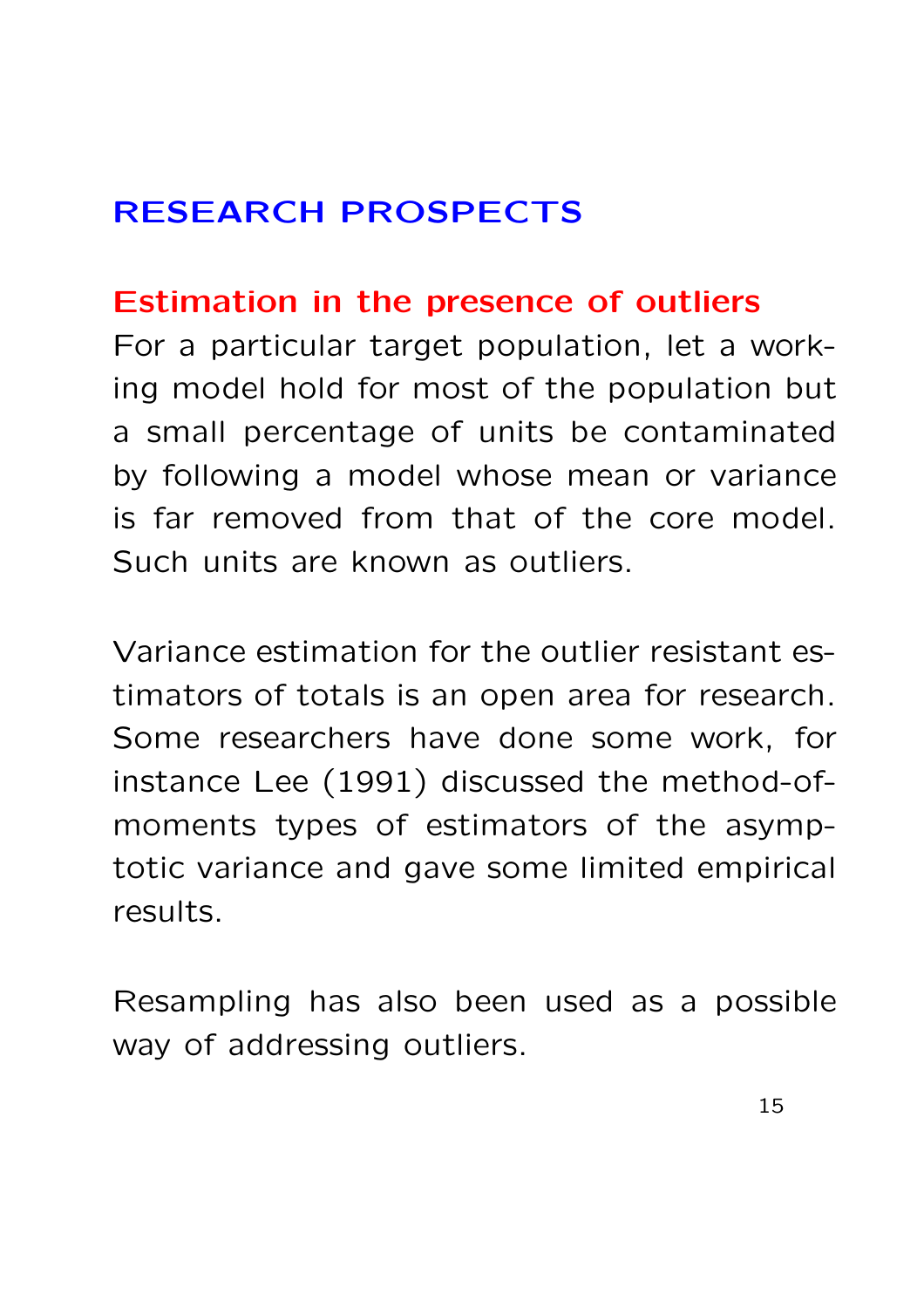For example, Chambers and Kokic (1993) used

a version of bootstrap to calculate the confidence intervals in two populations, using the bisqure Ψ-function and three different Huber functions based on different values of the tuning constant.

Confidence intervals based on biased estimators have however been proved to to be centered in the wrong spot and will not, typically, have nominal coverage probabilities.

Even though the outlier robust alternatives may sometimes have good mean square error performance, there remains the problem of how to adequately correct for the bias when constructing confidence intervals.

Outliers will also affect the more general regression estimators. Substantial amount of research has been done in this area in other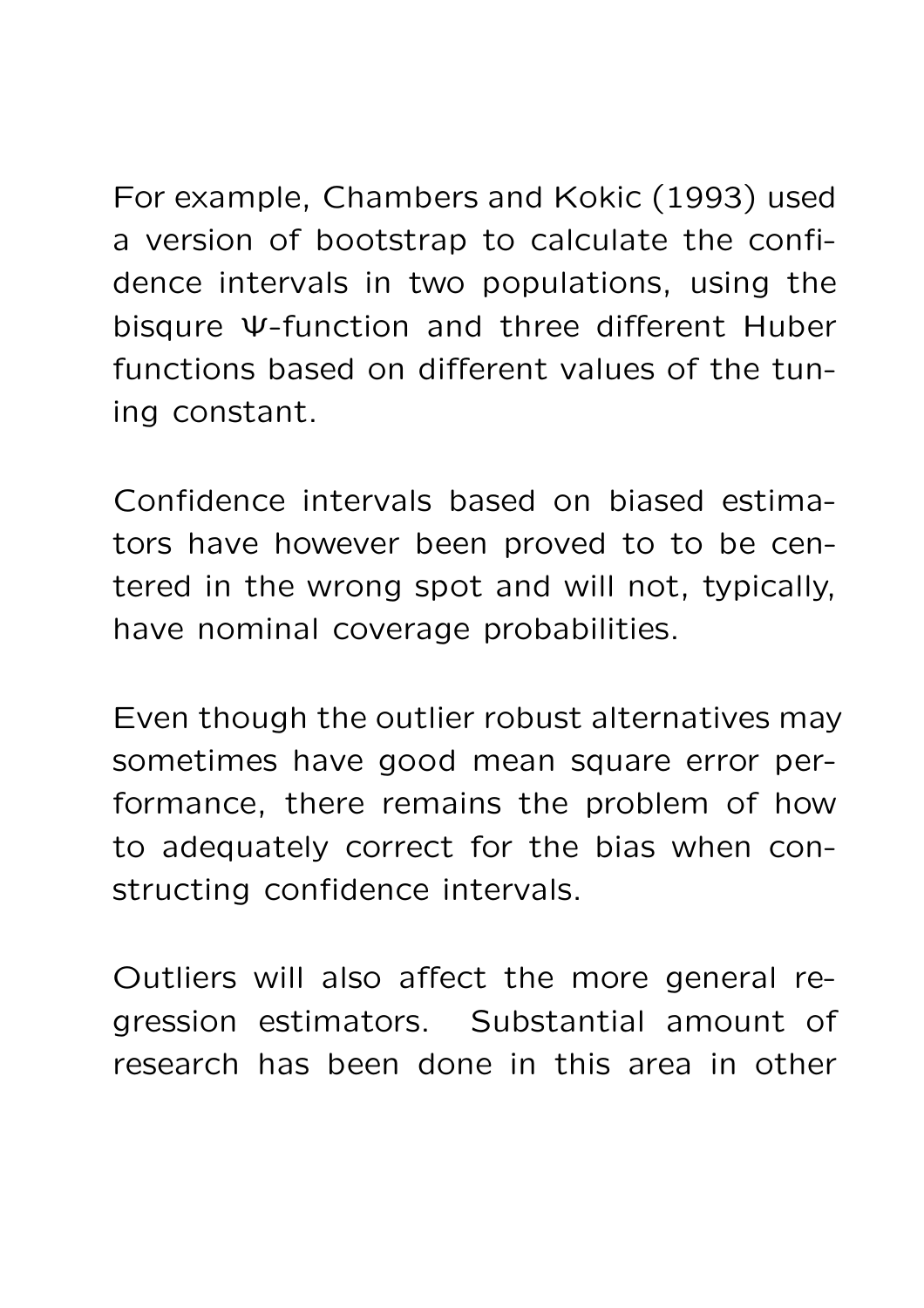branches of statistics but direct links to finite population sampling has not been established.

#### Nonlinear Models

Today, surveys are mainly used to estimate rare characteristics, like the prevalence in a population of the number of persons who have a particular type of disability.

Such rare characteristics are ones for which linear models and linear estimators may be especially poor.

Little has been done on how much improvement can be made by using nonlinear estimators or whether it is feasible to use the estimators. Robust variance estimation for this class of problems has a lot of unfinished work. In particular, the work of Valliant (1986) has not been concluded. More specifically, no work has been done on testing whether balancing of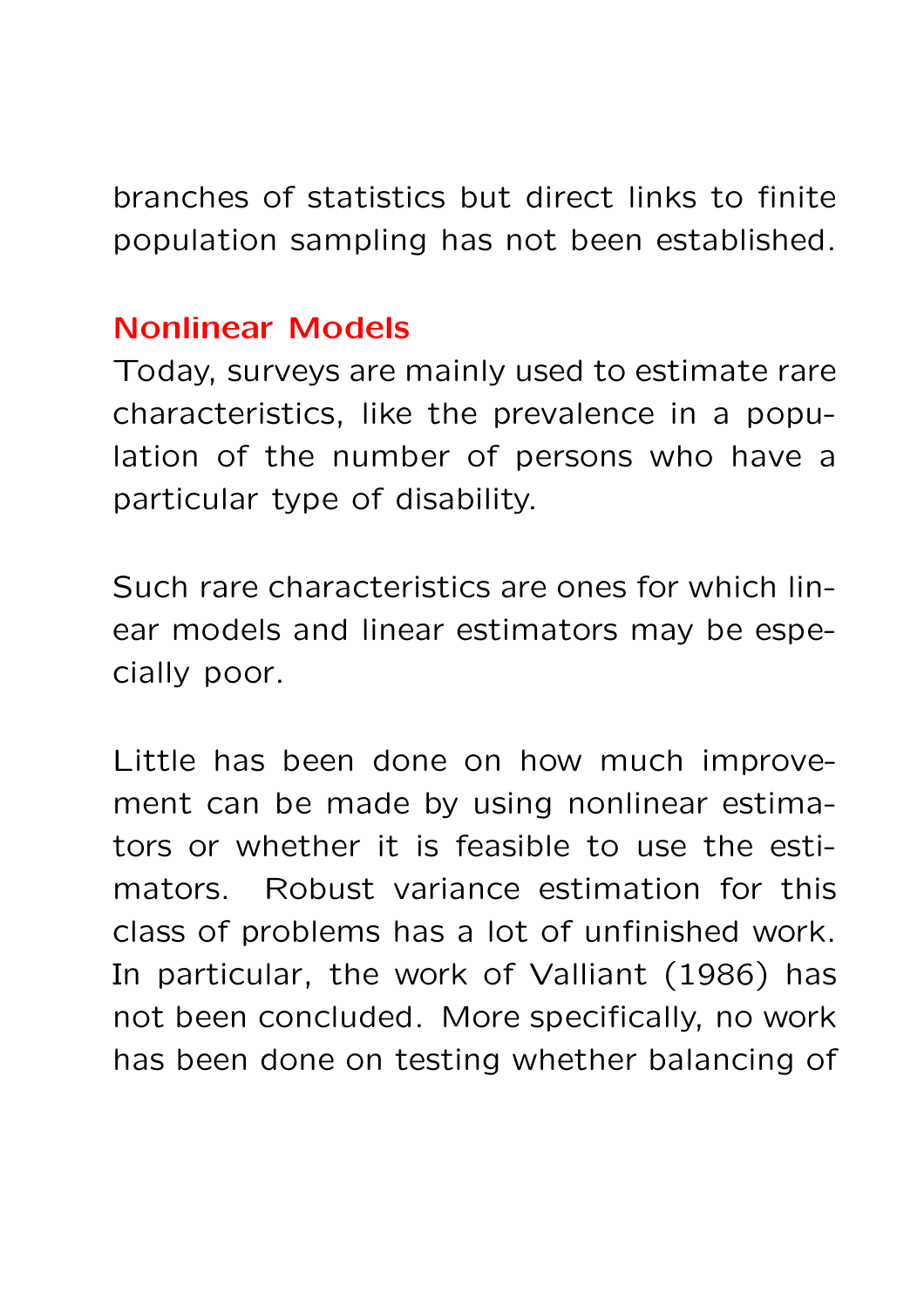some type has a role in robustness for Bernoulli models or other nonlinear models.

The Biotatistical literature on generalised estimation equations and accompanying variance estimators may be useful if properly applied to finite population estimation.

See the recommendations of Liang and Zeger (1986), Liang et al (1992), Zeger and Liang (1986).

#### Nonparametric Estimation of Totals

No research appears to have been done on the estimation of the variance of any of the nonparametric CDF estimators or on confidence interval constriction. How to use Multiple Explanatory Variables in predicting the population total and thus the corresponding CDF, say,  $F_N(t)$ , is a largely unexplored area.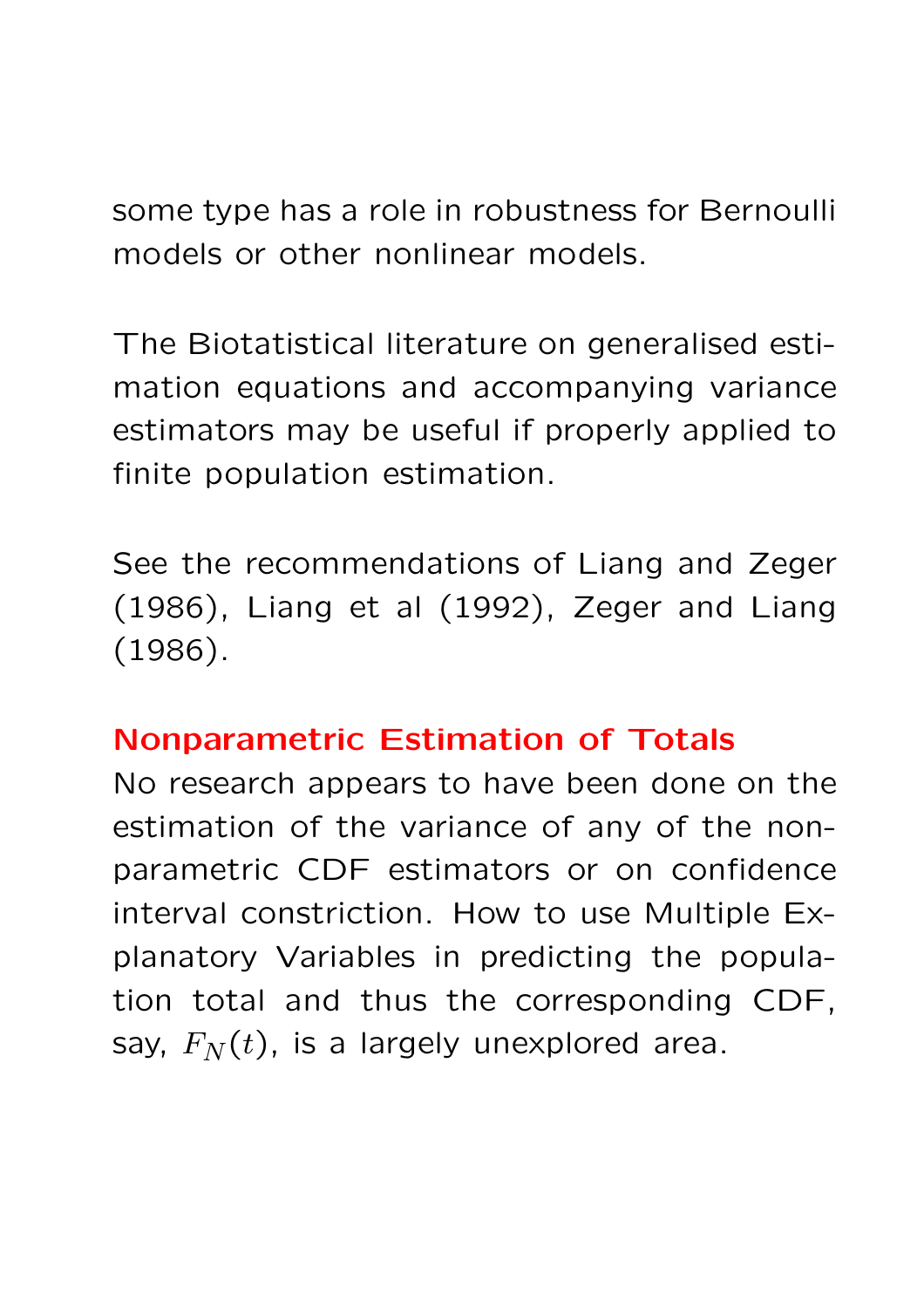Little has also been done on quantile estimation via nonparametric CDF estimators. Replication of some sort, like the bootstrap or balanced repeated replication, may be a possibility for variance estimation and confidence interval construction, particularly since analytic derivation of variances for nonparametric CDF and quantile estimators may be difficult.

In this area, an interested reader may find some insight from Shao and Wu (1992), Dorfman and Valliant (1993), Rao and Shao (1993). These works need to be extended to quantiles derived from parametric and nonparametric regression methods.

#### Small Area Estimation

A lot of literature in small area estimation exist, but use of such literature in finite population estimation has not been explored.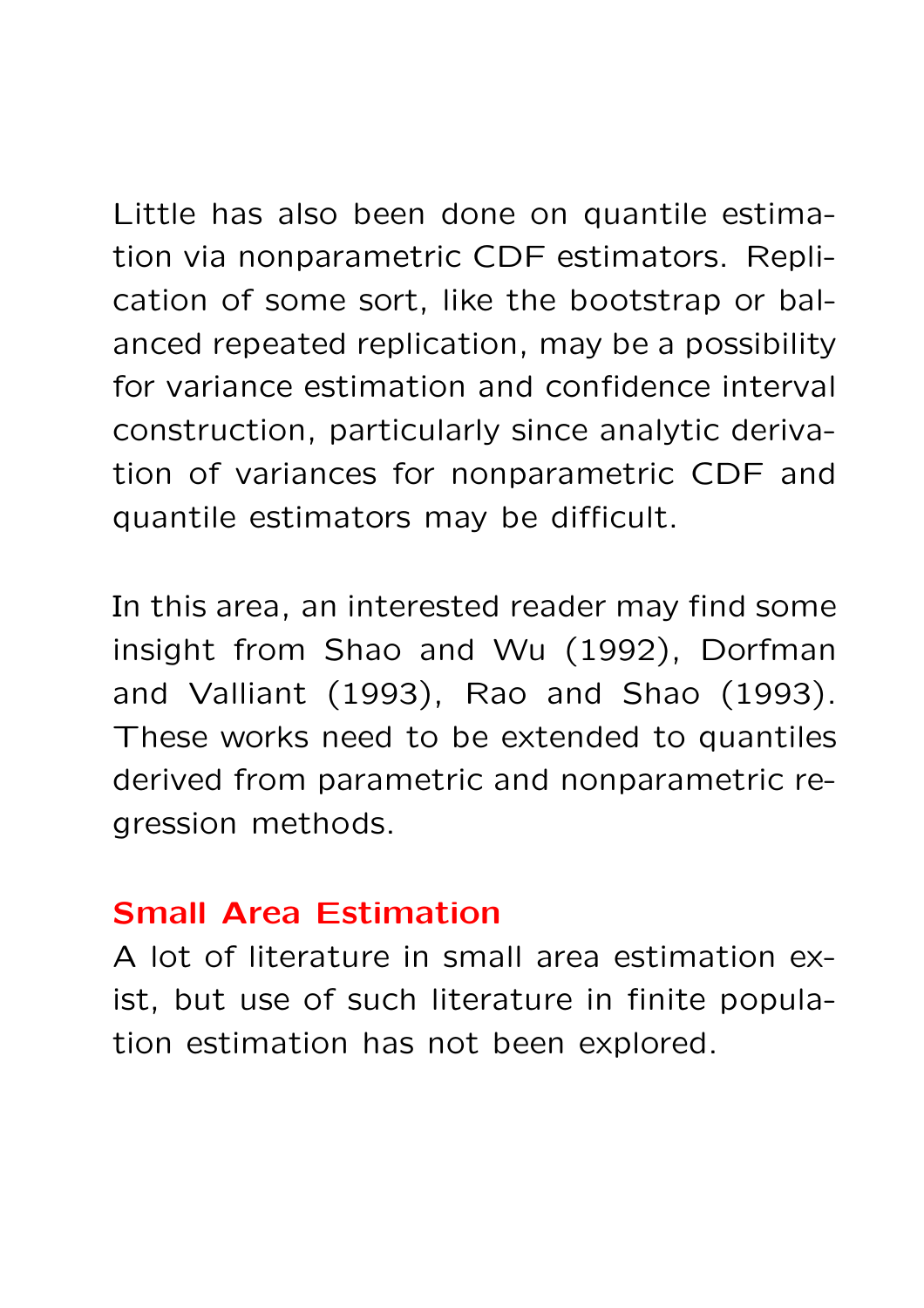The unease in using concepts of small area estimation are mainly due to misuse of models. There is a lot of urge to guard inference against model failure by use of either model robust methods such as balanced sampling, or by careful and adequate model verification in the sampling context. Very little has been done in this area.

Verification is a very important aspect in small area estimation. An important component of this is cross-validation on small domains for which data outside of the domain and comparing predicted results on the domain with actual sample values.

The degree and type of cross-validation will depend on the amount and sort of data available within the domain.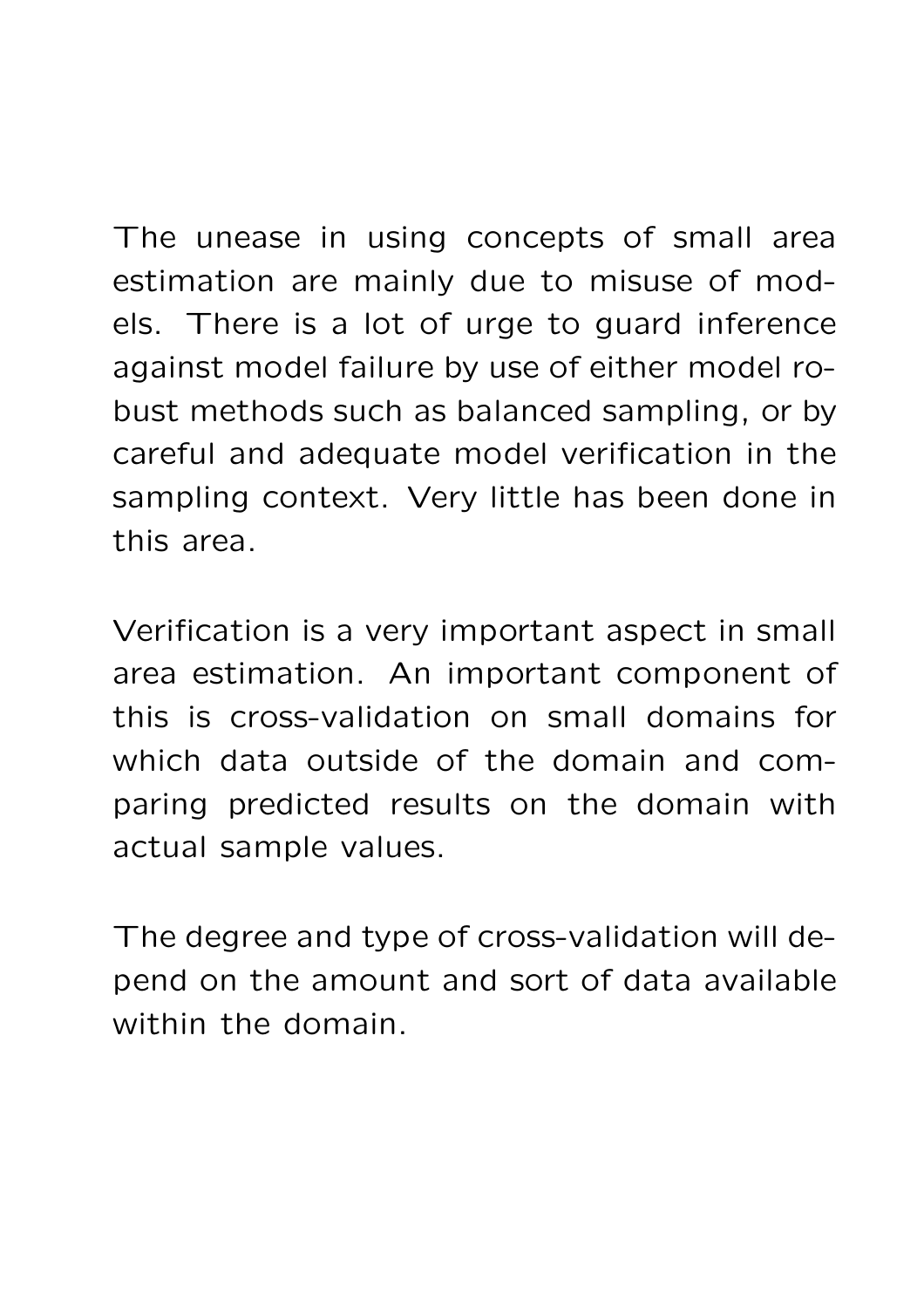In the case where a domain totally lacks data, one needs to investigate the validity of a priori justifications for applying the model, even when it is well verified on available data.

Such justifications need to be published along with any estimates. Much work needs to be done for developing a generally accepted canon of model verification and sound variance estimation for small area estimation.

#### References

Anthony, Y. C. K. (1993). A kernel method for estimating finite population distribution functions using auxiliary information. Biometrika, 80(2):385–392.

Armitage, P. (1947). A comparison of stratified with unrestricted random sampling from a finite population. Biometirka, 34:273–280.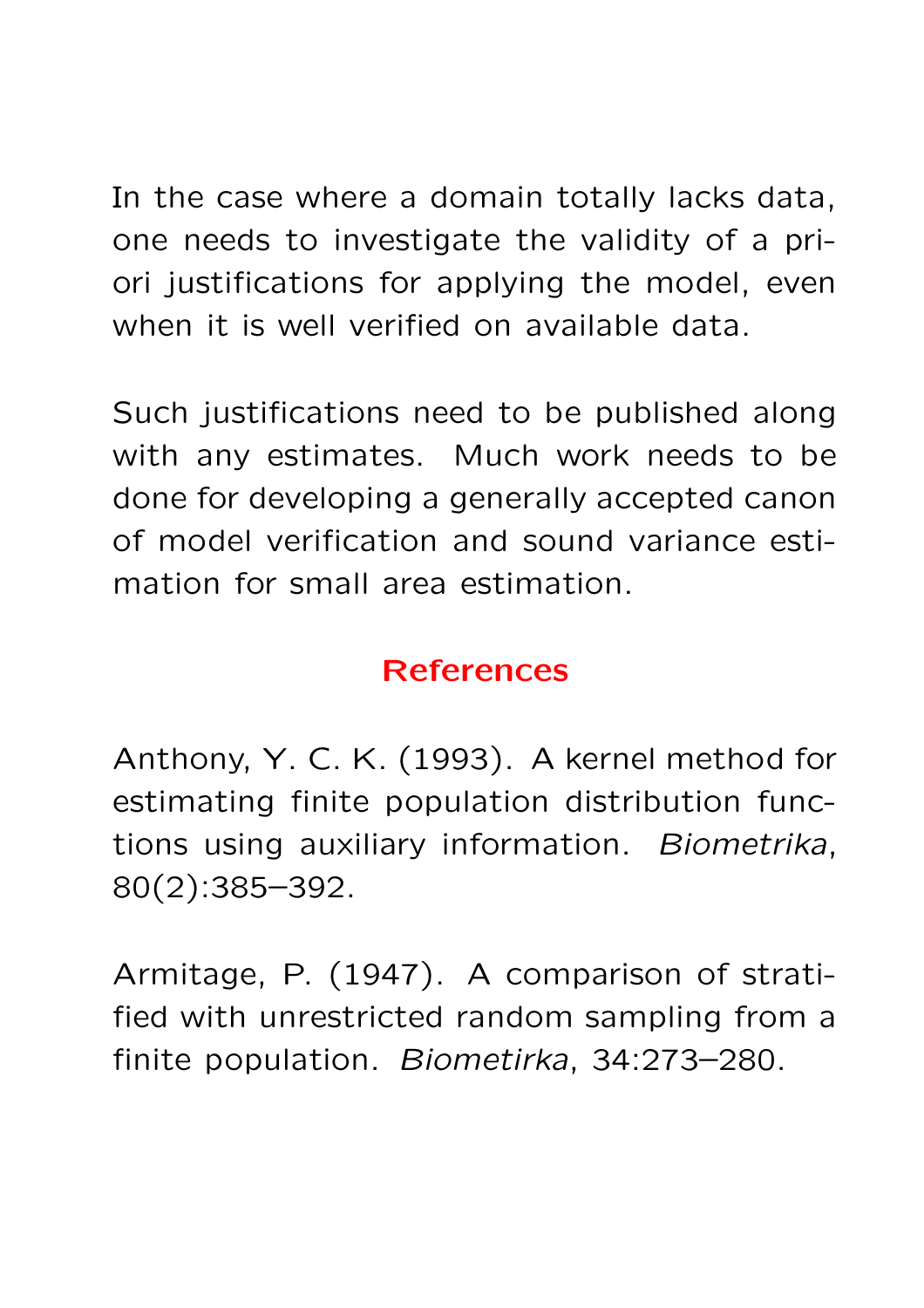Bashtannyk, D. and Hyndman, R. (2001). Bandwidth selection for kernel conditional density estimation. Computational Statistics and Data Analysis, 36:279–298.

Beaumont, J. F. and Bocci, C. (2006). A practical bootstrap method for testing hypothesis from survey data. Technical report, Ottawa, Canada.

Castledine, B. (1981). A bayesian analysis of multiple-recapture sampling for a closed population. Biometrika, 68:197–210.

Chao, M. (1982). A general purpose unequal probability sampling plan. Biometrika, 69:653– 656.

Hansen, M., Madow, W., and Tepping, B. (1983). An evaluation of model-dependent and probability sampling inferences in sample surveys.